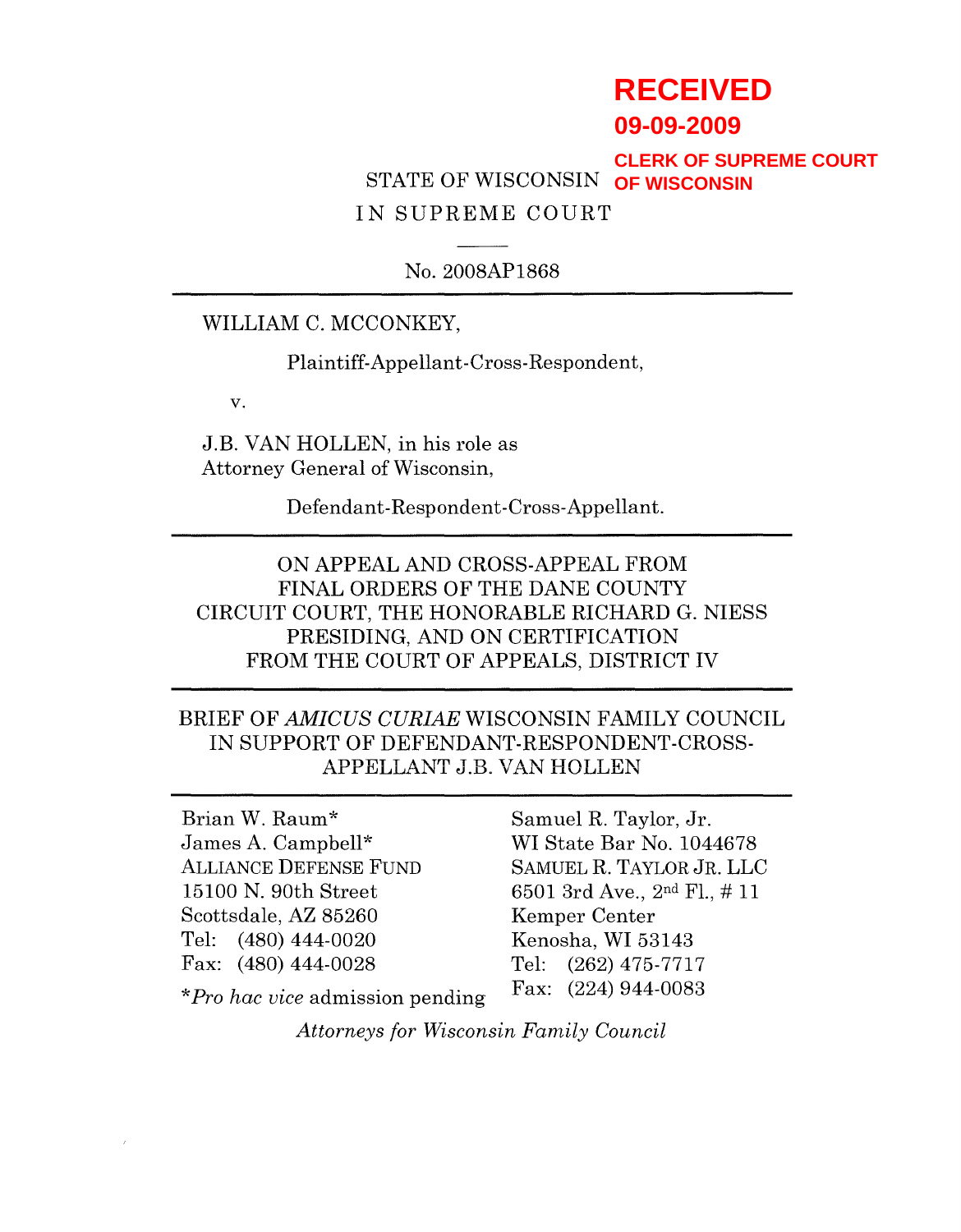# TABLE OF CONTENTS

| MCCONKEY LACKS STANDING TO<br>CHALLENGE THE CONSTITUTIONALITY OF<br>THE MARRIAGE AMENDMENT UNDER<br>ARTICLE XII, SECTION 1 OF THE STATE                  |      |  |  |  |  |  |  |
|----------------------------------------------------------------------------------------------------------------------------------------------------------|------|--|--|--|--|--|--|
| THE MARRIAGE AMENDMENT DOES NOT<br>VIOLATE ARTICLE XII, SECTION 1 OF THE                                                                                 | II.  |  |  |  |  |  |  |
| The Provisions Of The Marriage<br>A <sub>1</sub><br>Amendment Constitute A Single                                                                        |      |  |  |  |  |  |  |
| Court's Precedent<br>B <sub>1</sub><br>This<br>Demonstrates That The Enactment<br>Of The Marriage Amendment Did<br>Not Violate Article XII, Section 1 12 |      |  |  |  |  |  |  |
| EVERY STATE SUPREME COURT THAT HAS<br>ADDRESSED A SIMILAR SINGLE-<br>AMENDMENT CHALLENGE TO A MARRIAGE<br>AMENDMENT HAS REJECTED THAT CLAIM 18           | III. |  |  |  |  |  |  |
|                                                                                                                                                          |      |  |  |  |  |  |  |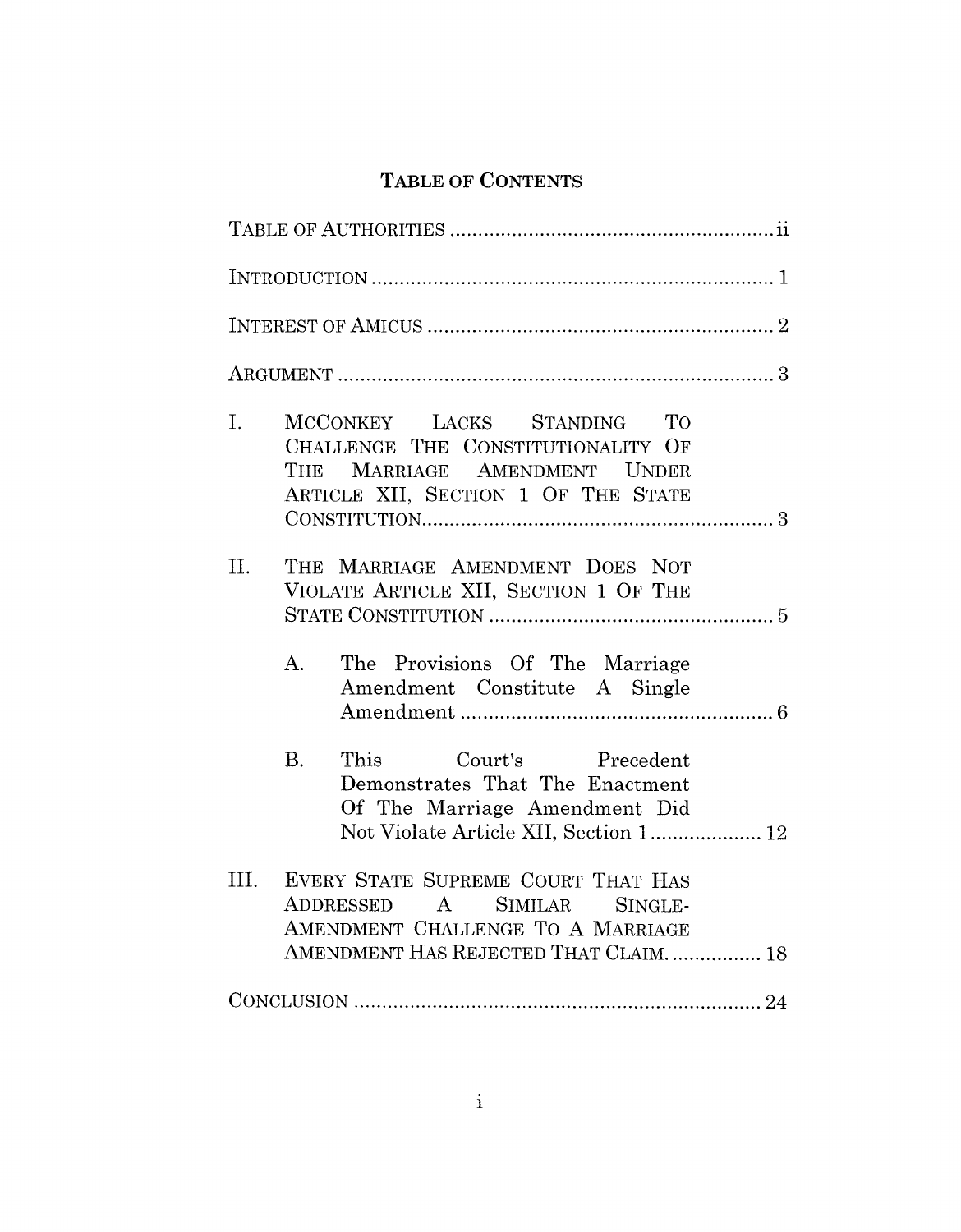# TABLE OF AUTHORITIES

# WISCONSIN CASES

| Mast v. Olsen,                                                                           |
|------------------------------------------------------------------------------------------|
| Milwaukee Alliance Against Racist and Political<br>Repression v. Elec. Bd. of Wisconsin, |
|                                                                                          |
| Hudd v. Timme,                                                                           |
|                                                                                          |
| Thomson v. Zimmerman,                                                                    |
|                                                                                          |
| <b>OTHER STATE CASES</b>                                                                 |
| Advisory Opinion to the Attorney General                                                 |
| re Florida Marriage Protection Amendment,                                                |
|                                                                                          |
| Albano v. Attorney General,                                                              |
|                                                                                          |
| Arizona Together v. Brewer,                                                              |
|                                                                                          |
| Forum for Equality PAC v. McKeithen,                                                     |
|                                                                                          |
| Lewis v. Harris,                                                                         |
|                                                                                          |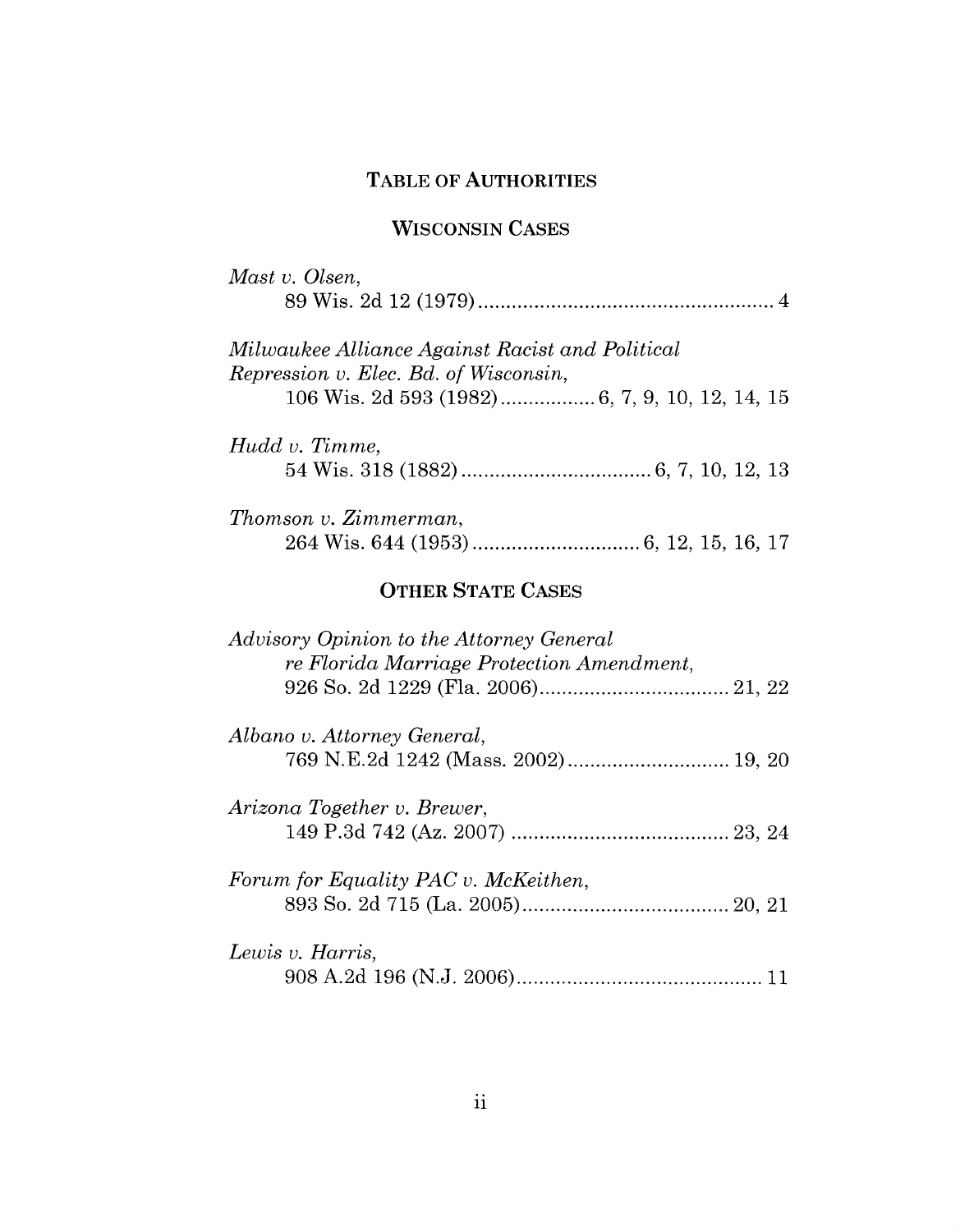|              | Perdue v. O'Kelley, |                                                             |  |  |
|--------------|---------------------|-------------------------------------------------------------|--|--|
|              |                     |                                                             |  |  |
| $\mathbf{r}$ |                     | $\mathbf{1} \cdot \mathbf{1}$ $\mathbf{1} \cdot \mathbf{1}$ |  |  |

*Wood v. Commonwealth ex rel. Grayson,* No. Civ.A. 04-CI-01537, 2005 WL 1258921 (Ky. Cir. Ct. May 26, 2005) ... 18, 19

# FEDERAL CASES

| Baker v. Carr,                         |
|----------------------------------------|
| STATUTES AND CONSTITUTIONAL PROVISIONS |
|                                        |
|                                        |
|                                        |
|                                        |
|                                        |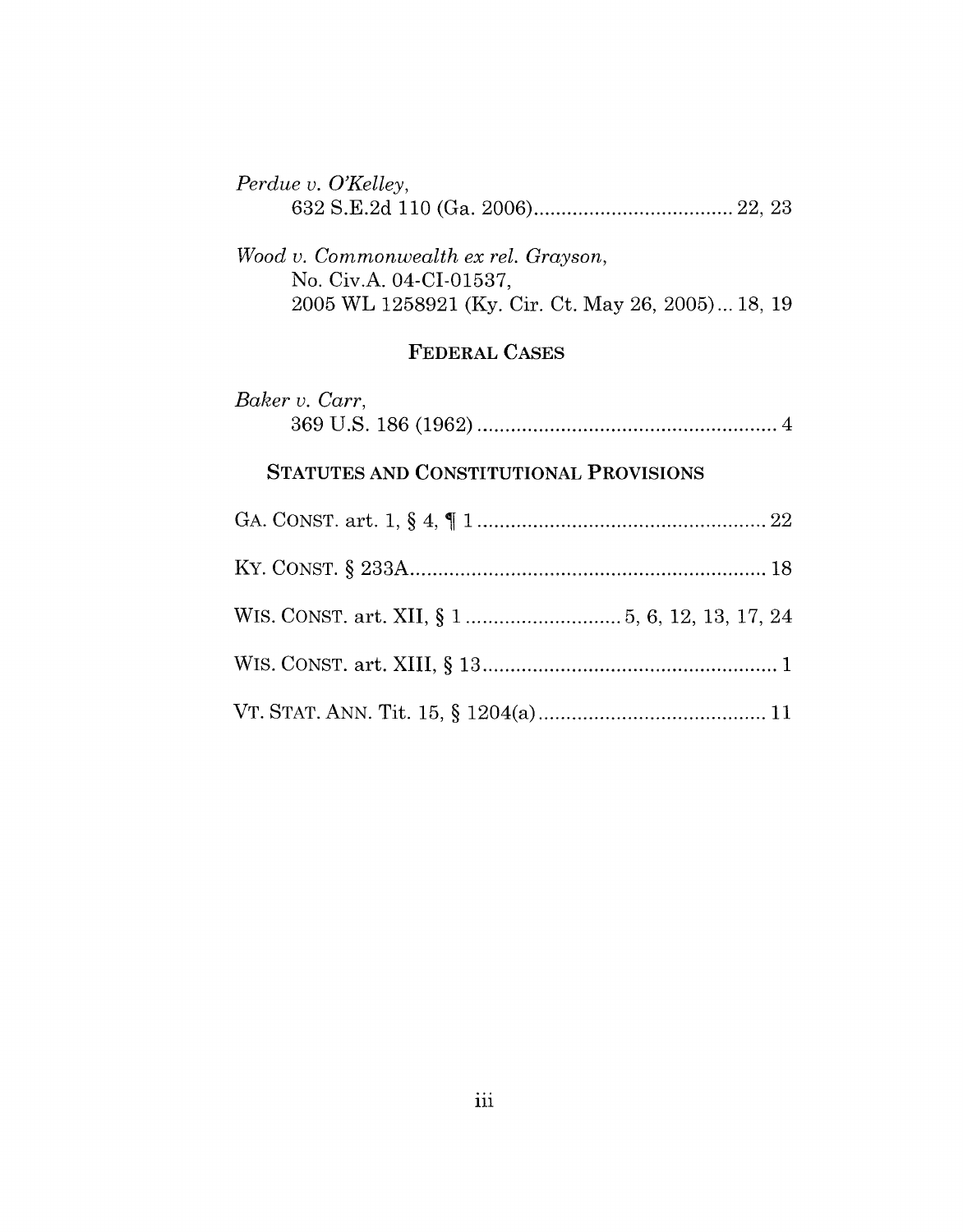#### **INTRODUCTION**

William C. McConkey ("McConkey") brought this legal challenge against the Wisconsin Marriage Amendment ("Marriage Amendment" or "Amendment"). That constitutional provision, which was approved in November 2006 by 59% of Wisconsin voters, states:

> Only a marriage between one man and one woman shall be valid or recognized as a marriage in this state. A legal status identical or substantially similar to that of marriage for unmarried individuals shall not be valid or recognized in this state.

WIS. CONST. art. XIII, § 13. McConkey asserts what is known as a single-amendment or single-subject procedural challenge, contending that the Marriage Amendment violates Article XII, Section 1 of the State Constitution because its provisions serve distinct and separate purposes not dependent upon or connected with each other. This claim finds no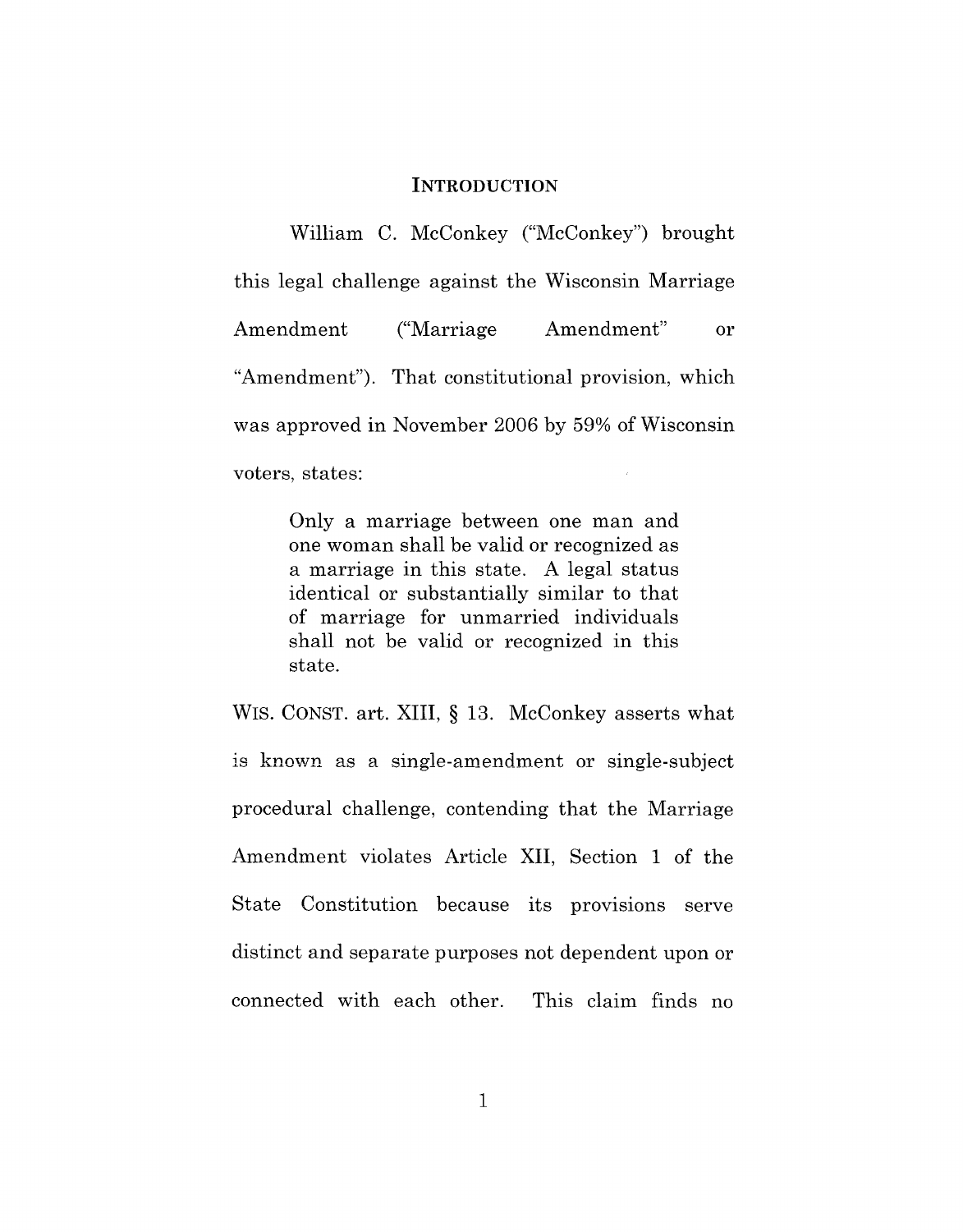support in either Wisconsin law or in the law of other states, and thus should be rejected by this Court.

#### INTEREST OF AMICUS

*Amicus Curiae* Wisconsin Family Council ("WFC" or *"Amicus")* was founded in 1986 to educate the public and encourage the legislature to affirm Judeo-Christian principles and values in the areas of marriage, family, and religious liberty. To further its mission, WFC actively supported the Marriage Amendment challenged in this case. Initially, WFC worked closely with state legislators to place the Amendment on the ballot. Then, once the legislators submitted the Amendment to the people, WFC worked tirelessly educating the public about the Amendment and advocating for its enactment.

Because of its direct and extensive involvement in the Marriage Amendment's enactment, WFC has a heightened interest in ensuring that the Amendment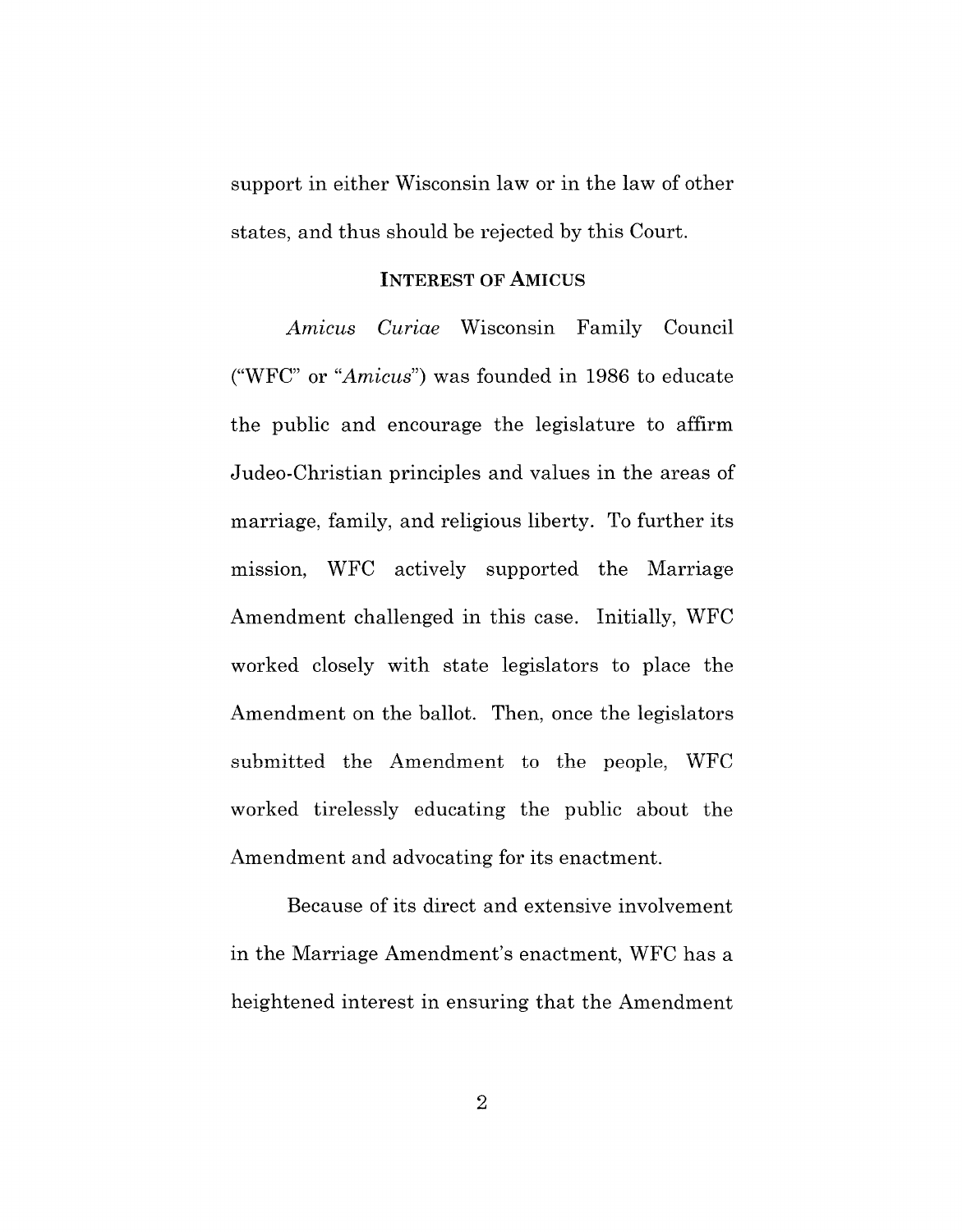is not improperly invalidated. Moreover, WFC's firsthand knowledge about the purpose of and the procedure surrounding the Amendment will benefit the Court in resolving the legal issues in this case.

#### ARGUMENT

# I. MCCONKEY LACKS STANDING To CHALLENGE THE CONSTITUTIONALITY OF THE MARRIAGE AMENDMENT UNDER ARTICLE XII, SECTION 1 OF THE STATE CONSTITUTION.

The Circuit Court incorrectly concluded that McConkey had standing to challenge the constitutionality of the Marriage Amendment. Van Hollen's brief succinctly and persuasively addresses the standing question. So rather than restate the eloquent arguments expounded therein, *Amicus* joins and supports Van Hollen's arguments.

*Amicus* nevertheless emphasizes one point about the standing question. The Circuit Court found that "[e]very voter is entitled to a constitutionally, procedurally valid amendment and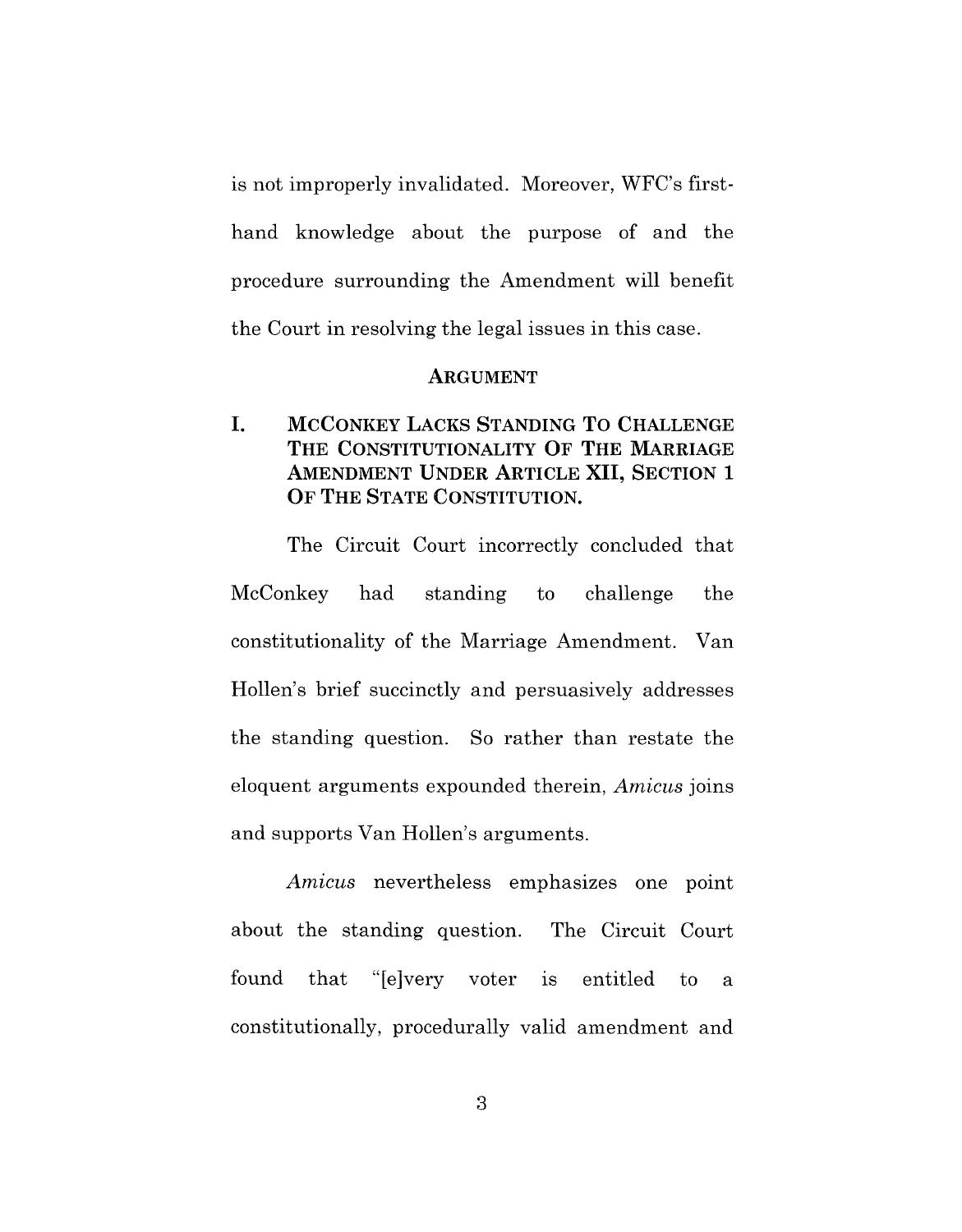is harmed ... when that does not occur." *See* R-Ap. 135. In effect, the Circuit Court concluded that all voters have standing to challenge the procedural propriety of all constitutional amendments. This reasoning fundamentally transforms standing analysis in the voting context, *see Mast v. Olsen, 89* Wis. 2d 12, 16 (1979), essentially permitting any voter to assert a procedural challenge to any constitutional amendment. sharply with precedent. That result conflicts

Neither federal nor Wisconsin law permits standing, as the Circuit Court has, based solely on a litigant's status as voter. Instead, voters have standing only to the extent that they allege facts showing a particular "disadvantage to themselves as individualj] [voters]." *Baker v. Carr,* 369 U.S. 186, 206 (1962). But as demonstrated in Van Hollen's brief, McConkey has failed to show that he suffered a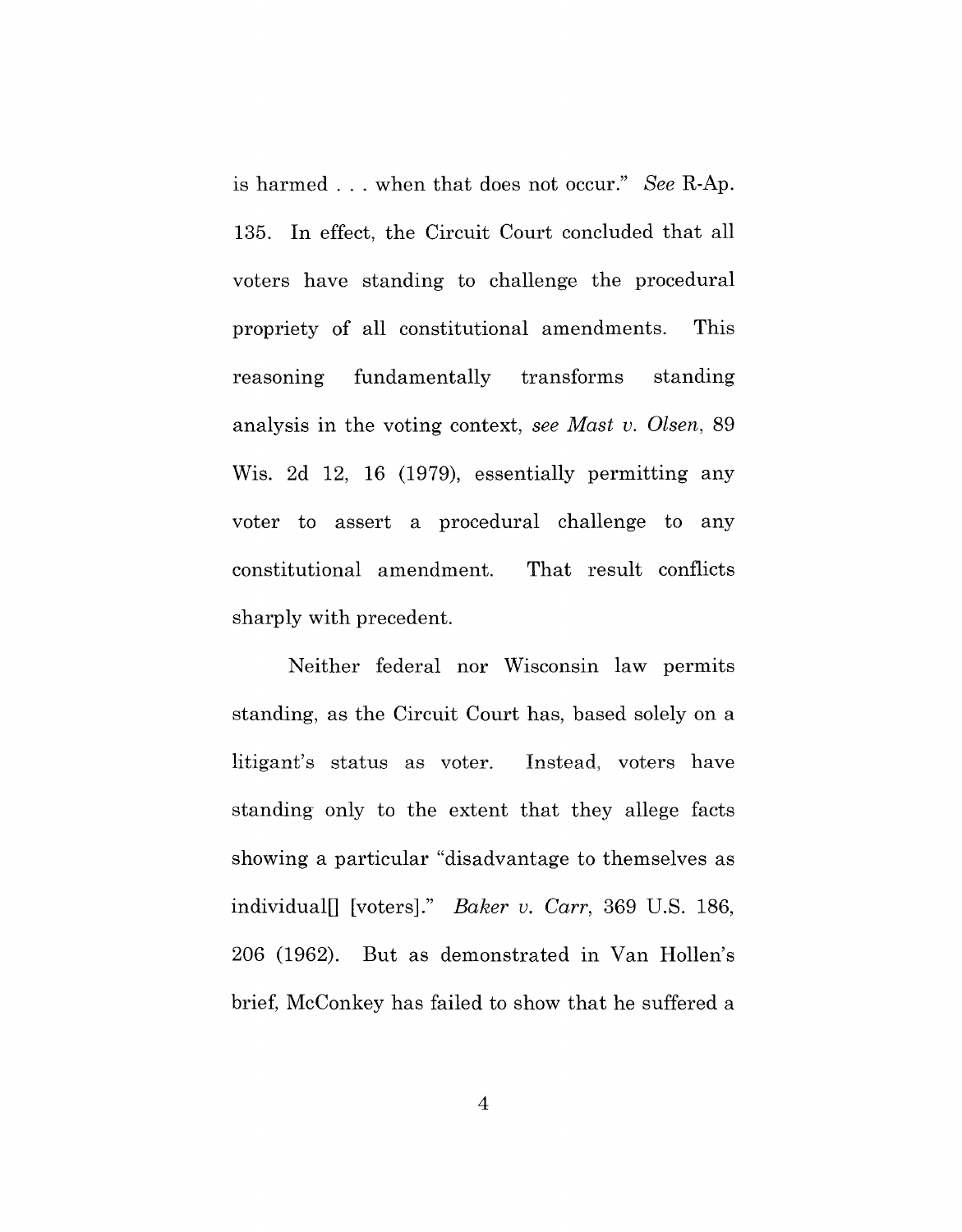particularized injury. That requirement does not evaporate simply because McConkey's claim arises in the voting context. In short, affirming the Circuit Court's decision would greatly expand the doctrine of standing by permitting any disgruntled voter to bring a procedural challenge to any amendment he substantively dislikes.

The Court should thus find that McConkey lacks standing to bring this legal challenge.

**II.** THE MARRIAGE AMENDMENT DOES NOT VIOLATE ARTICLE XII, SECTION 1 OF THE STATE CONSTITUTION.

Article XII, Section 1 of the Wisconsin Constitution states, in pertinent part, that "if more than one amendment be submitted [to the voters], they shall be submitted in such manner that the people may vote for or against such amendments separately." WIS. CONST. art. XII, § 1. The enactment of a constitutional provision violates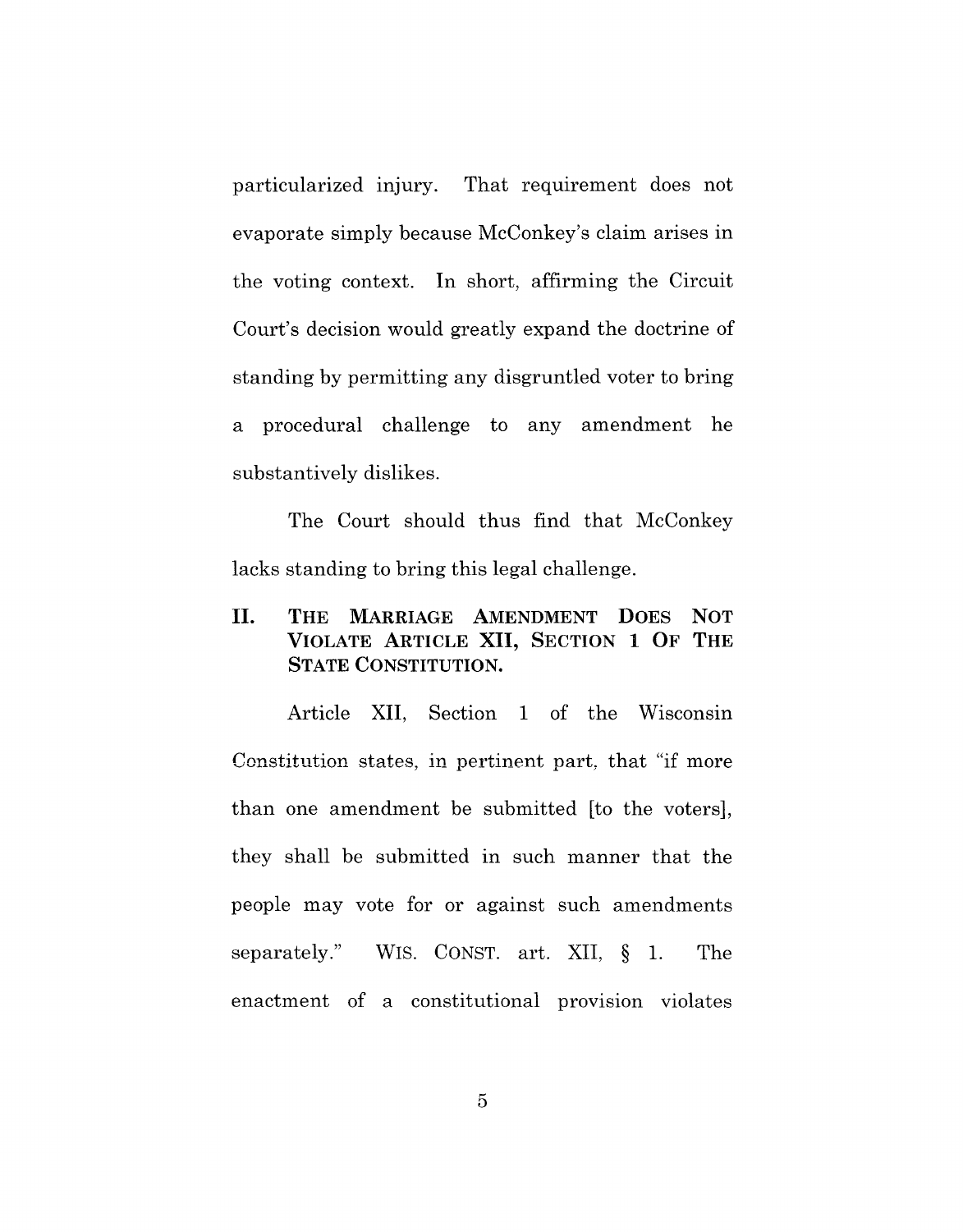Article XII, Section 1 only where the newly enacted provision contains more than one "amendment."

#### **A. The Provisions Of The Marriage Amendment Constitute Amendment.** A **Single**

A single amendment may include "several propositions, all tending to effect and carry out one general object or purpose, and all connected with one subject." *State ex rel. Hudd v. Timme,* 54 Wis. 318, 339 (1882); *see also State ex rel. Thomson v. Zimmerman,* 264 Wis. 644, 655 (1953). "In order to constitute more than one amendment, the propositions submitted must relate to more than one subject, and have at least two distinct and separate purposes not dependent upon or connected with each other." *Hudd,* 54 Wis. at 336.

"It is within the discretion of the legislature to submit several distinct propositions as one amendment if they relate to the same subject matter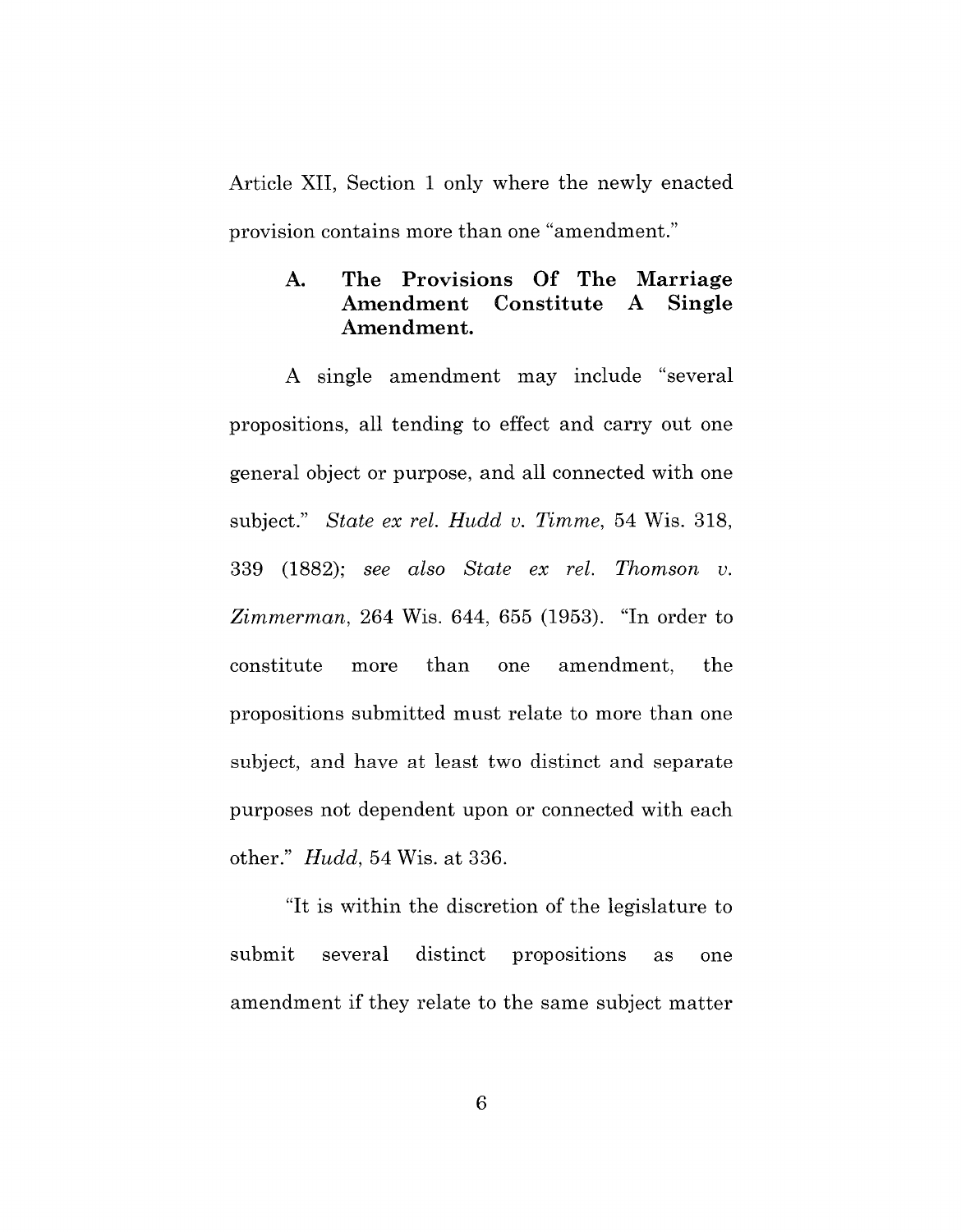and are designed to accomplish one general purpose." *Milwaukee Alliance Against Racist and Political Repression v. Elec. Bd. of Wisconsin,* 106 Wis. 2d 593, 604-05 (1982). The legislature is "not compelled to submit as separate amendments the separate propositions necessary to accomplish a single purpose." *Hudd,* 54 Wis. at 337. Instead, the legislature may bundle multiple propositions in one amendment so long as they all relate to the same subject and further the same "general object or purpose." *Milwaukee Alliance,* 106 Wis. 2d at 607.

The Marriage Amendment is composed of only two short sentences, containing a mere forty-three words. The first sentence—*i.e.*, the definitional provision—relates directly to the second sentence *i.e.*, the imitation provision—and these inextricably intertwined provisions together constitute just one amendment. Both provisions address the subject of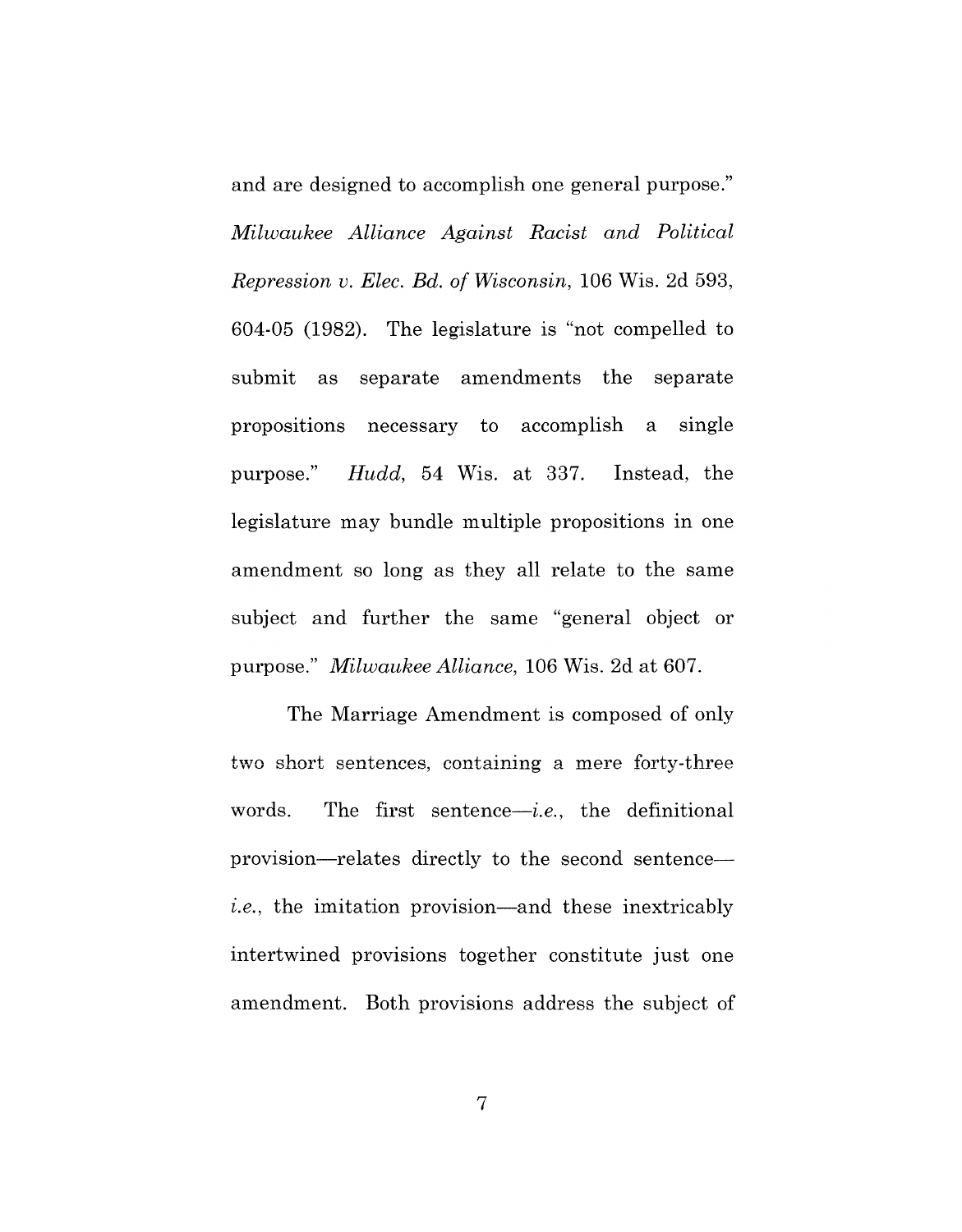marriage: the definitional provision defines marriage; and the imitation provision prohibits marriage counterfeits. Both provisions further the same general purpose: to preserve the unique institution of marriage as the union of one man and one woman. The definitional provision achieves that goal by defining marriage as the union of one man and one woman. The imitation provision furthers that purpose by preventing the indirect reconfiguration or imitation of marriage through alternative unions. In short, the Amendment protects the institution of marriage from redefinition or restructuring, by either direct or indirect means.

McConkey's analysis attempts to distort the Marriage Amendment's purpose. By focusing only on language from the Amendment's joint resolution, McConkey tries to limit its purpose to defining the institution of marriage in Wisconsin. *See* McConkey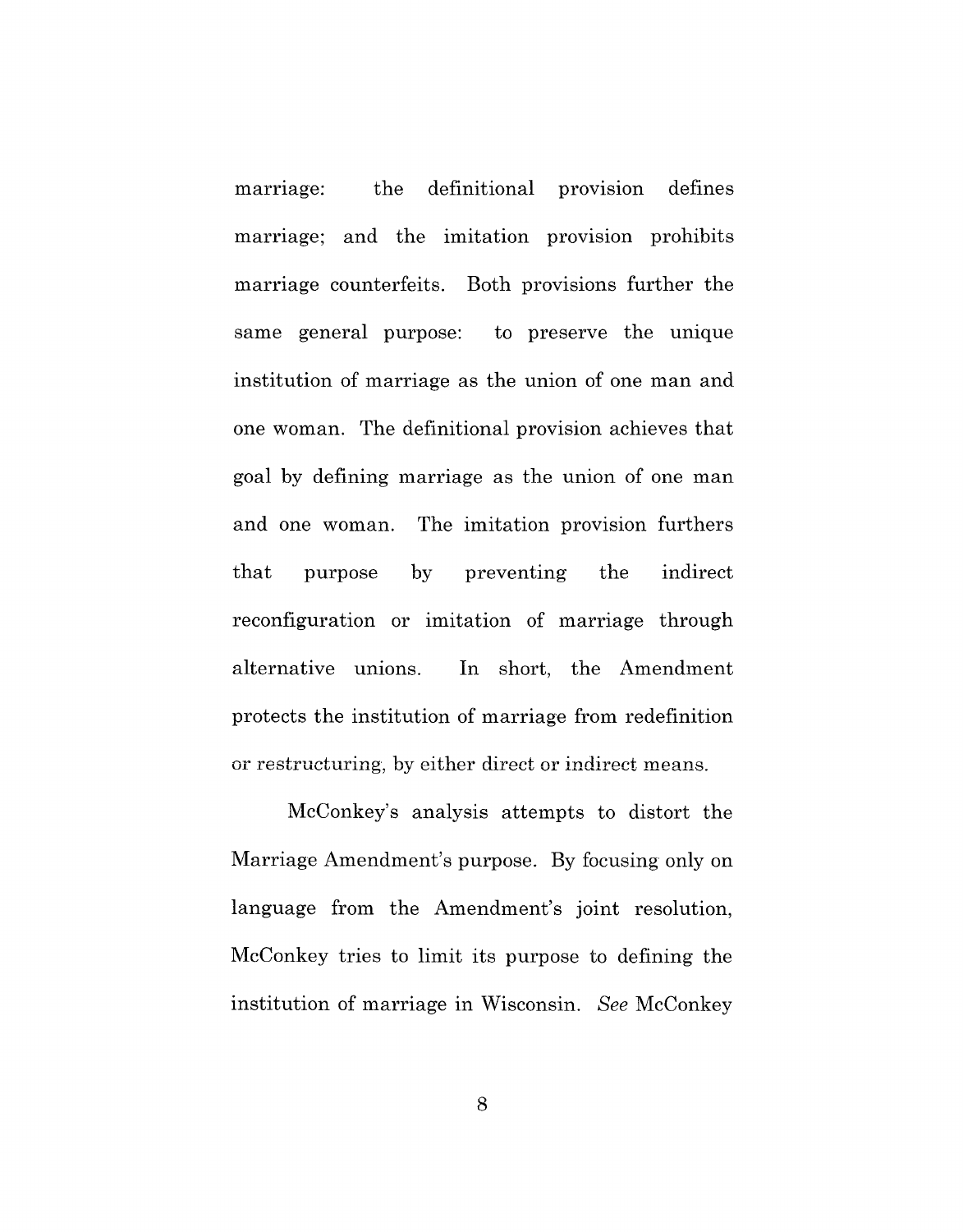Brief at 30-33. *Amicus,* however, as a first-hand participant in the Amendment's enactment, strenuously refutes McConkey's narrow characterization of its purpose. As Van Hollen's brief demonstrates and the Circuit Court found, the general purpose of the Marriage Amendment is much broader: to preserve and protect the unique institution of marriage. The Court should thus reject McConkey's self-serving characterization of the Amendment's purpose.

McConkey also attempts to create a more demanding legal standard, contending that the provisions of an amendment must be so "interrelated" that "the defeat of one question would destroy the overall purpose of the ... proposal." *See* McConkey Brief at 19. While this Court has found that such a close relationship between provisions satisfies the single-amendment rule, *see Milwaukee Alliance, 106*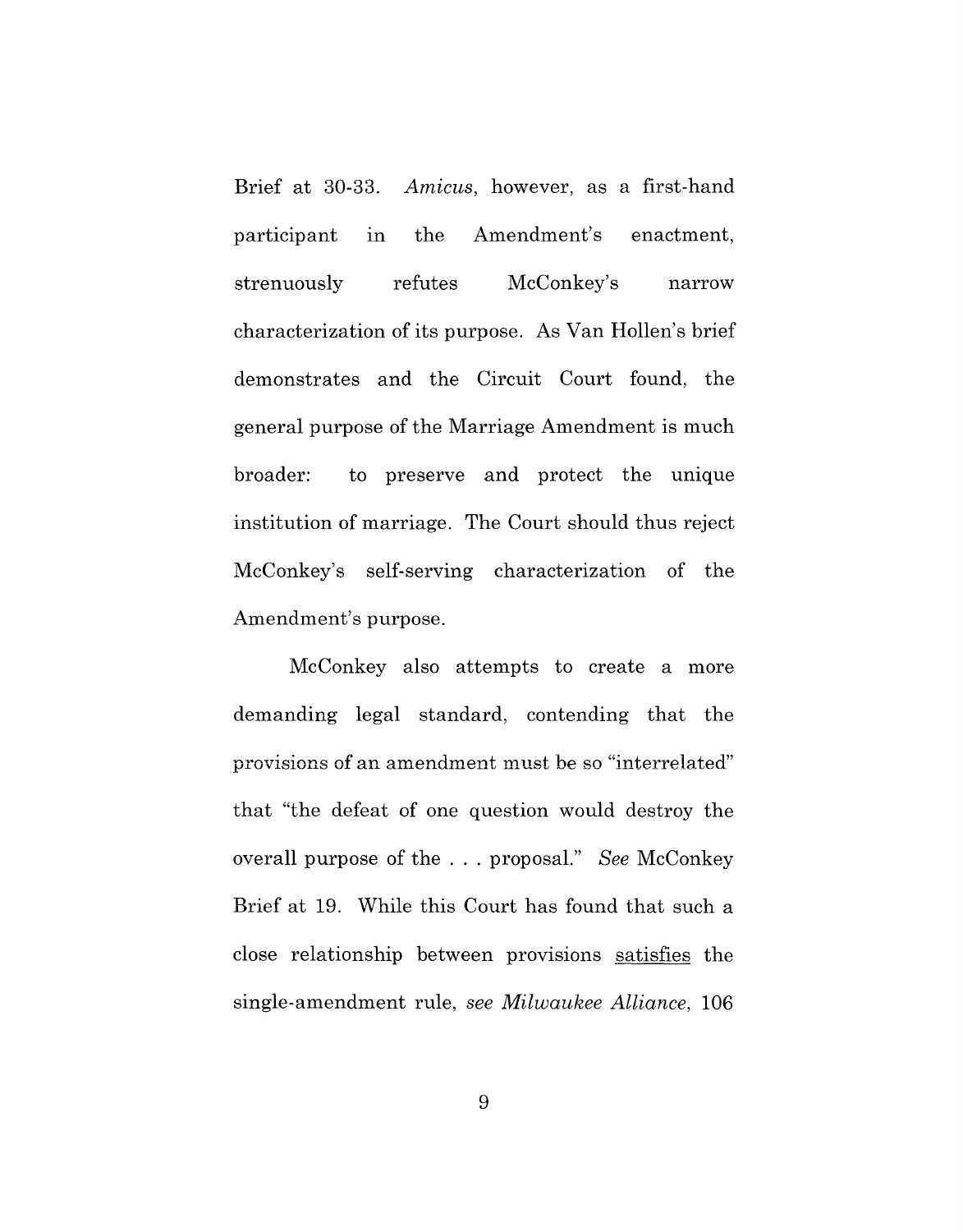Wis. 2d at 607, it has never required that the relationship between provisions reach such a heightened level of interrelatedness. In fact, this Court has upheld a measure against a singleamendment challenge even though one of the provisions was not "intimately and necessarily connected" to the other provisions or the overall purpose. *See Hudd,* 54 Wis. at 336-37. This Court should thus reject McConkey's attempt to erect a stringent legal requirement not supported by precedent.

Nevertheless, McConkey's more rigorous standard, while not legally mandated, is satisfied here, because the enactment of the definitional provision without the imitation provision would "destroy the overall purpose" of the Amendment. As stated, the purpose of the Amendment is to preserve the unique institution of marriage. The two-sentence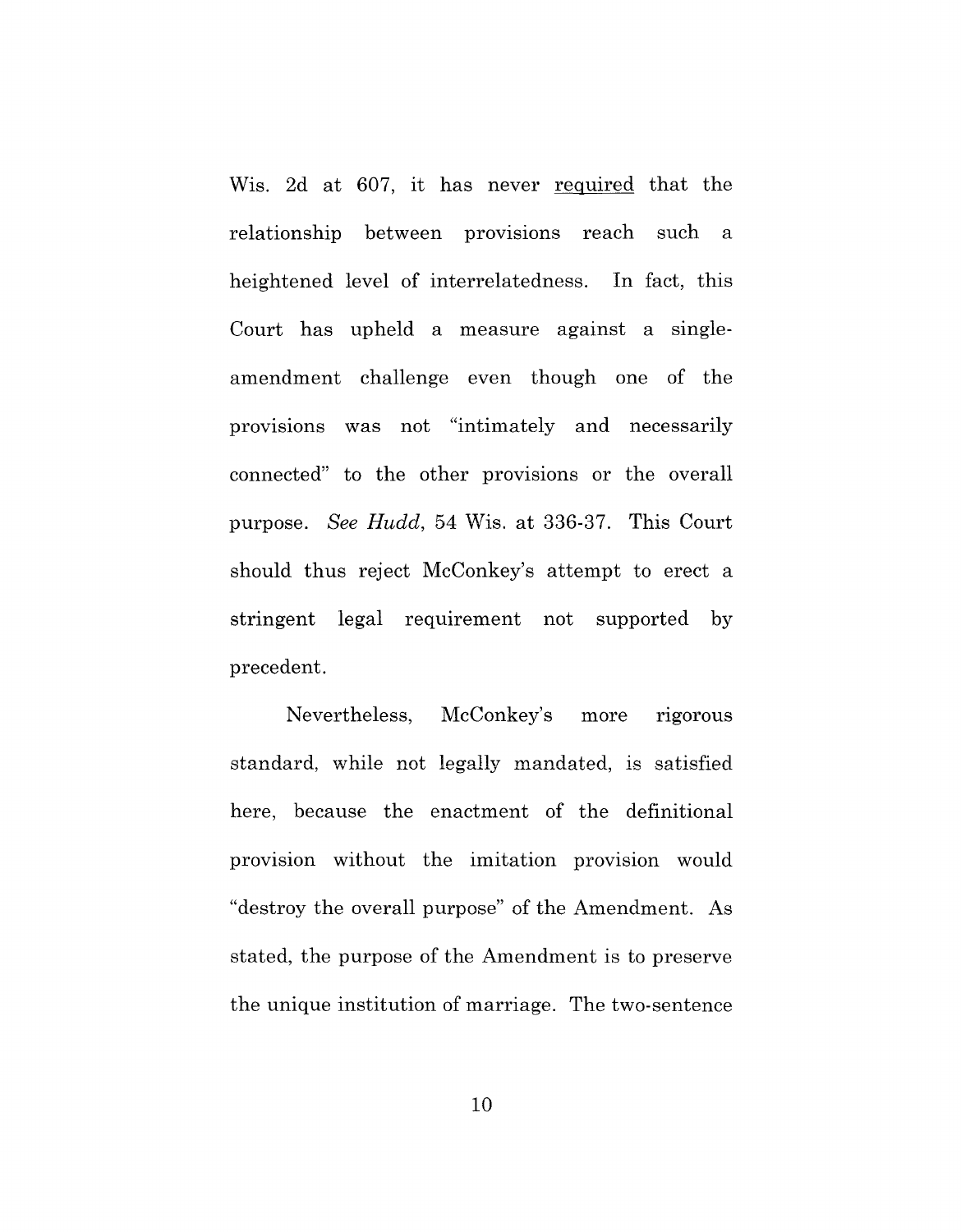Amendment recognizes that "marriage-by-anothername" relationships—such as civil unions or domestic partnerships-undermine the institution of marriage by offering simulated alternatives. While the term "marriage" is preserved by the first sentence of the Amendment, without the second provision, this protection would be merely grammatical because the institution itself would be susceptible to change and restructuring through imitation unions.<sup>1</sup> A marriage amendment without the imitation provision would be an insufficient protection for society's most important institution.

<sup>1</sup> For example, a legislature could duplicate the concept of marriage, give it a new name like a "civil union," and offer that replica institution to whomever it chooses. *See* VT. STAT. ANN. Tit. 15, § 1204(a) ("Parties to a civil union shall have all the same benefits. . as are granted to spouses in a marriage."). Or a court, as a judicial remedy, could force the legislature to create an imitation marital structure. *See Lewis u. Harris,* 908 A.2d 196, 212 (N.J. 2006) (requiring the legislature, among other options, to "create a separate statutory structure [of marital unions], such as a civil union").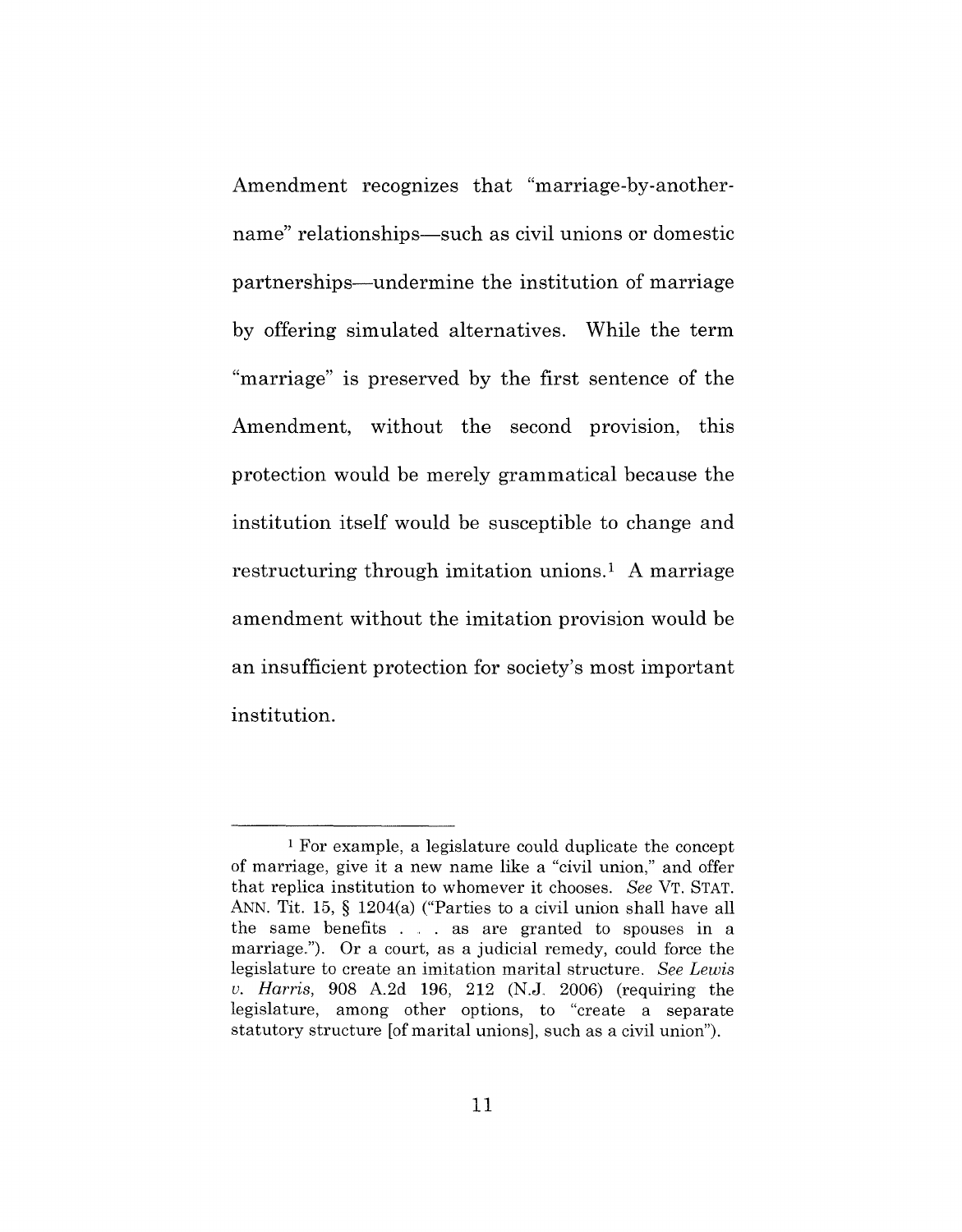**B. This Court's Precedent Demonstrates That The Enactment Of The Marriage Amendment Did Not Violate Article XII, Section 1.**

Wisconsin law demonstrates that the enactment of the Amendment did not violate Article XII, Section 1. This Court has broadly defined the term "amendment," *see Milwaukee Alliance,* 106 Wis. 2d at 607; *Thomson,* 264 Wis. at 655; *Hudd,* 54 Wis. at 339, expansively interpreted the "general object or purpose" of challenged amendments, *see Milwaukee Alliance,* 106 Wis. 2d at 608, and accepted tenuous connections between an amendment's provisions and its general purpose, *see Hudd,* 54 Wis. at 36-38. This Court has thus repeatedly rejected single-amendment challenges, finding only one such violation throughout this State's long history.

The first Wisconsin case addressing a singleamendment challenge was *Hudd,* 54 Wis. at 318. In that case, this Court considered whether the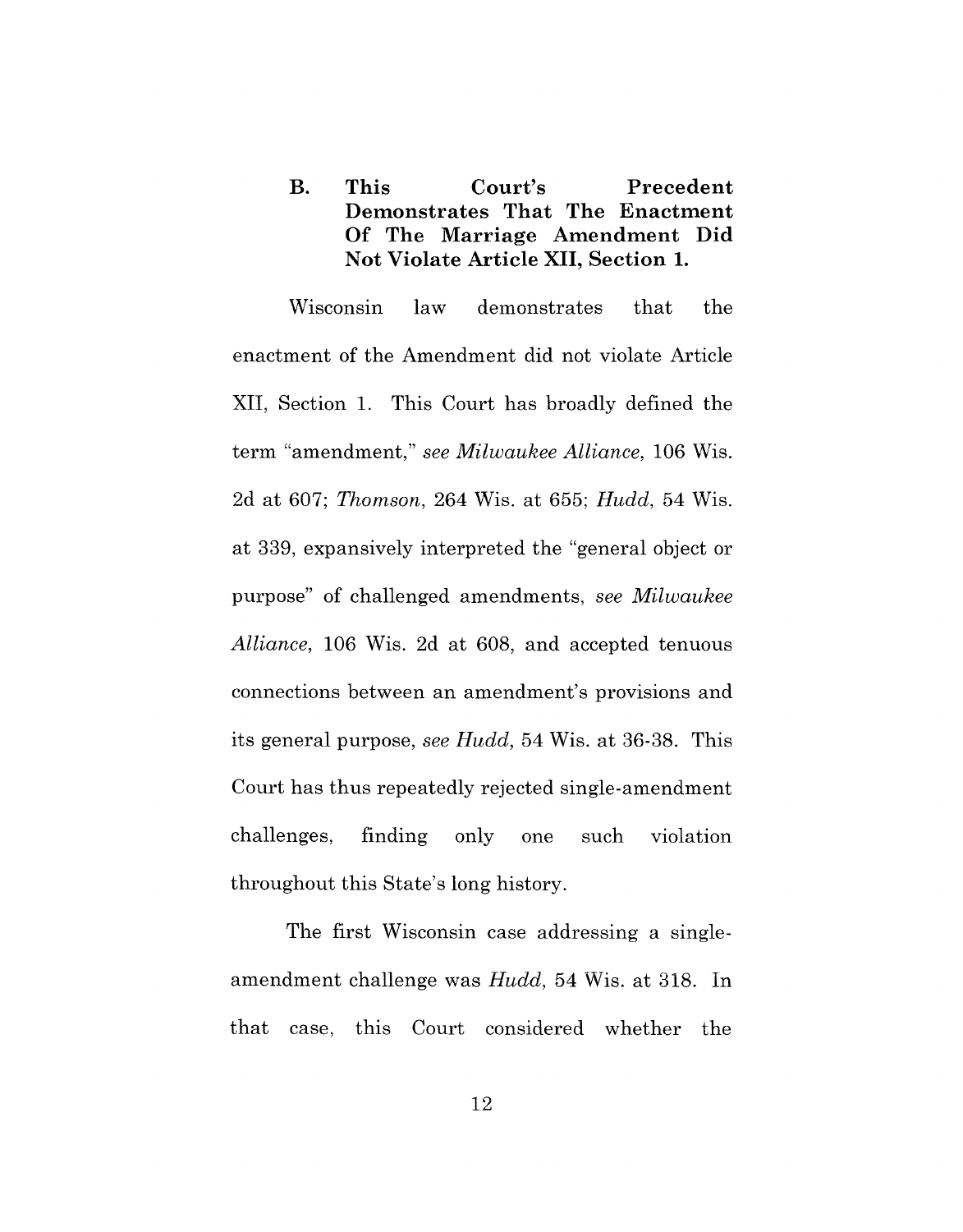enactment of a constitutional amendment changing the legislative sessions from an annual to a biennial term violated Article XII, Section 1. That amendment included four separate provisions, one of which increased the legislators' salaries.

The *Hudd* Court found that, despite the joining of these four distinct provisions, a single-amendment violation had not occurred. This Court reasoned that "the whole scope and purpose of the matter submitted to the electors ... was the change from annual to biennial sessions of the legislature." *Id.* at 336. The Court then concluded that all four provisions furthered that general purpose, specifically finding that the salary provision, while "perhaps[] less intimately and necessarily connected with the change to biennial sessions," was nevertheless connected with the amendment's overall purpose. *Id.* at 336-37. *Hudd* plainly demonstrates that this Court will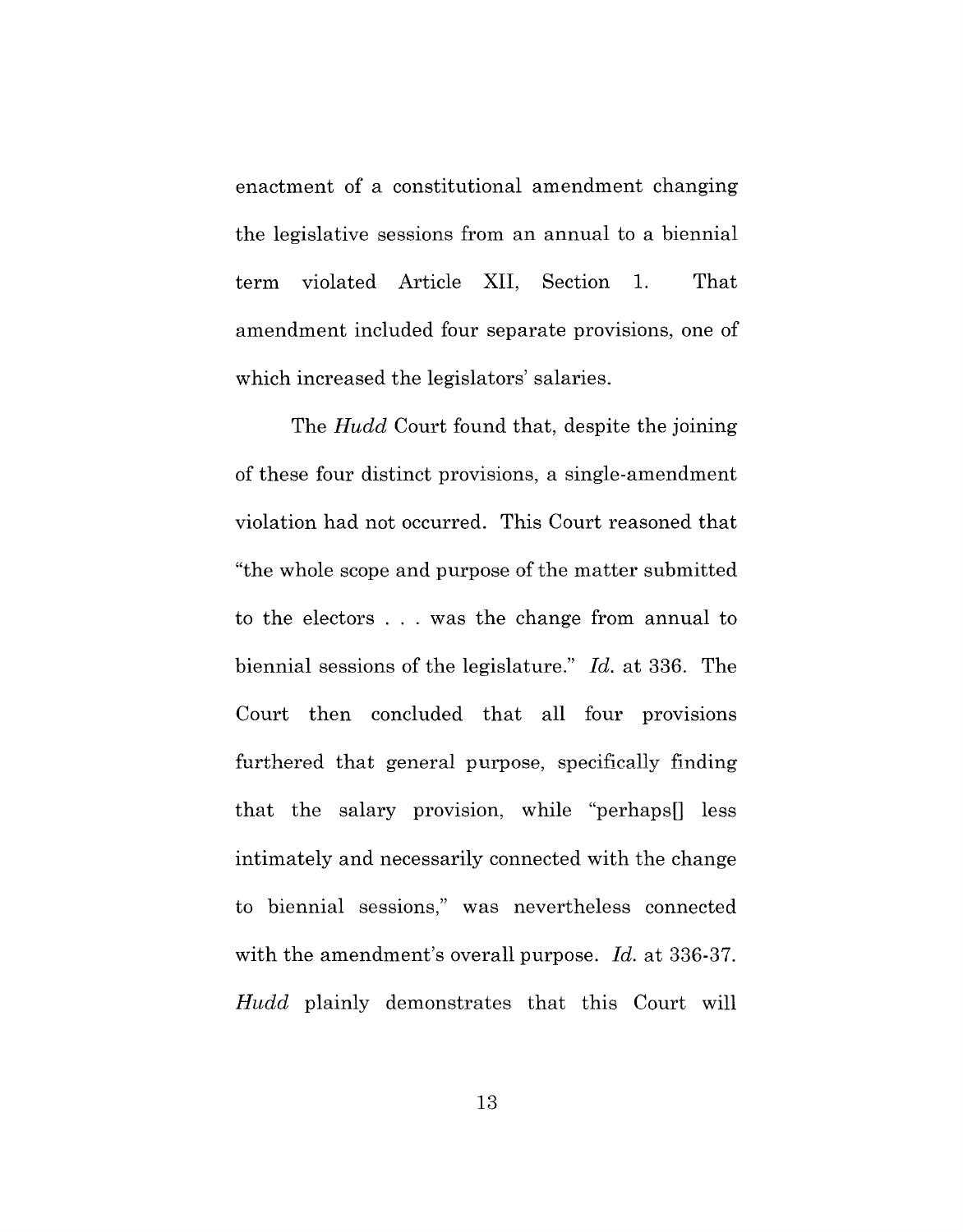accept even a tenuous connection between an amendment's individual provisions and its general purpose. Here, however, the connection is direct: the imitation provision is clearly connected to-and, indeed, is an integral part of—the Marriage Amendment's purpose of preserving and protecting marriage as a unique institution.

*Milwaukee Alliance,* 106 Wis. 2d at 604-05, involved an amendment creating a "conditional release" system for those accused of crimes. The amendment included five substantive provisions, each involving distinct issues ranging from conditions of release to post-arrest hearings. *Id.* at 600-01.

This Court held that the expansive amendment at issue in *Milwaukee Alliance* did not violate the single-amendment requirement. **In** reaching that conclusion, this Court broadly defined the purpose of the amendment and concluded that its provisions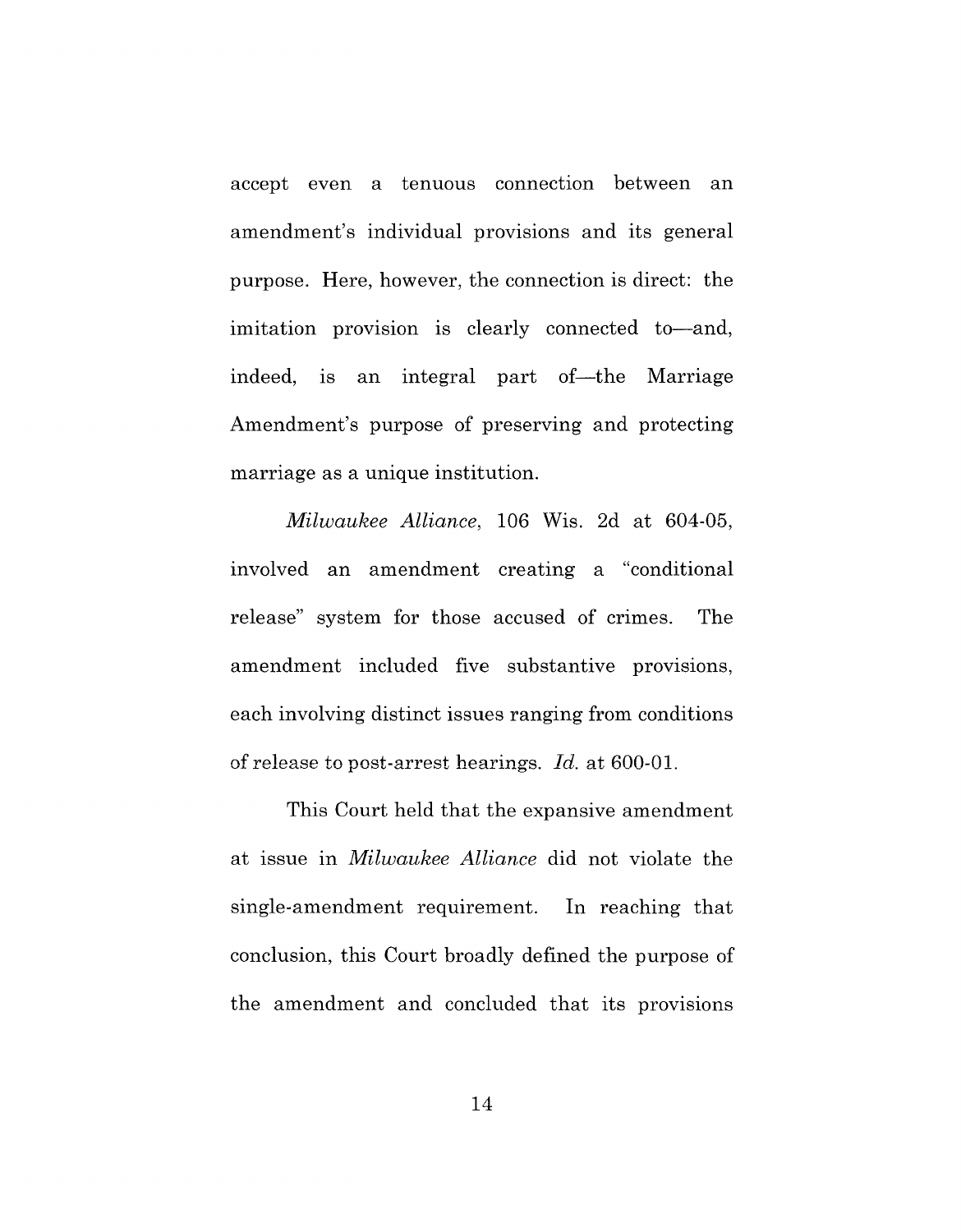were "integral and related aspects of the amendment's total purpose of adopting the concept of conditional release." *Id.* at 608. Likewise, in this case, both the definitional provision and the imitation provision constitute "integral and related aspects" of the Marriage Amendment's purpose of preserving the unique institution of marriage as the union of one man and one woman.

*Thomson,* 264 Wis. at 654-57, is the only case where this Court has found a single-amendment violation. That case involved a constitutional amendment authorizing the legislature to consider physical area, in addition to population, when drafting senatorial voting districts. This Court found a single-amendment violation because the challenged amendment implemented two unrelated substantive changes in the law. *Id.* at 654. First, a provision changing the boundaries of assembly (rather than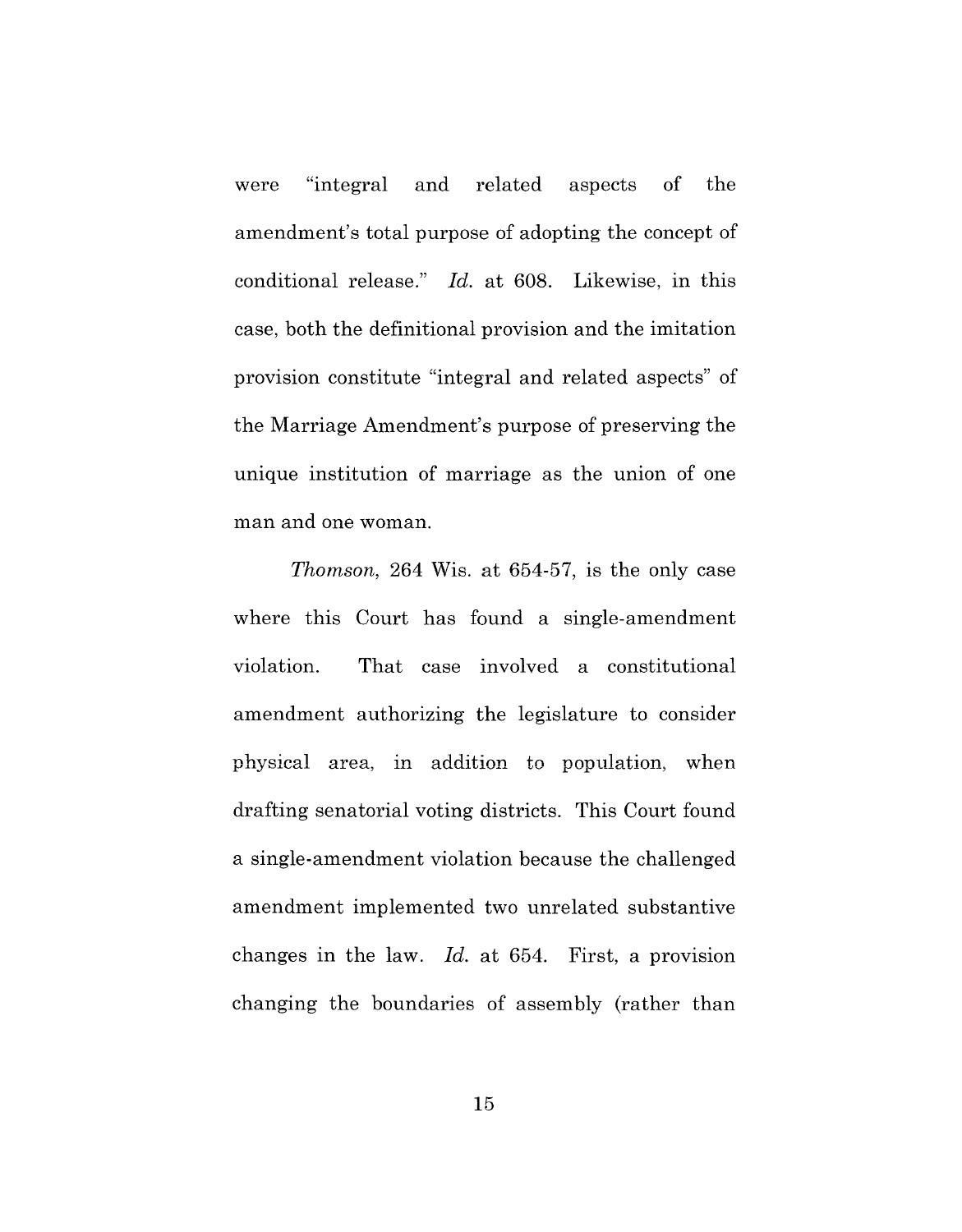senate) districts "hald no bearing on the main purpose of the proposed amendment ... , nor [did] it tend to effect or carry out that purpose." *Id.* at 656. Second, a provision adding Native-Americans to the population calculation was "not a detail of a main purpose to consider area in senate districts[,] but [was] a separate matter [that] must be submitted as a separate amendment." *Id.* at 657. For those reasons, this Court found a single-amendment violation.

Contrary to McConkey's suggestions, the redistricting amendment in *Thomson* is unlike the Marriage Amendment at issue here. Even though the purpose of the amendment in *Thomson* was merely to "direct[] the legislature to take area as well as population into account in apportioning the senate districts," *id.* at 656, that amendment made "drastic, revolutionary" changes in the assembly-district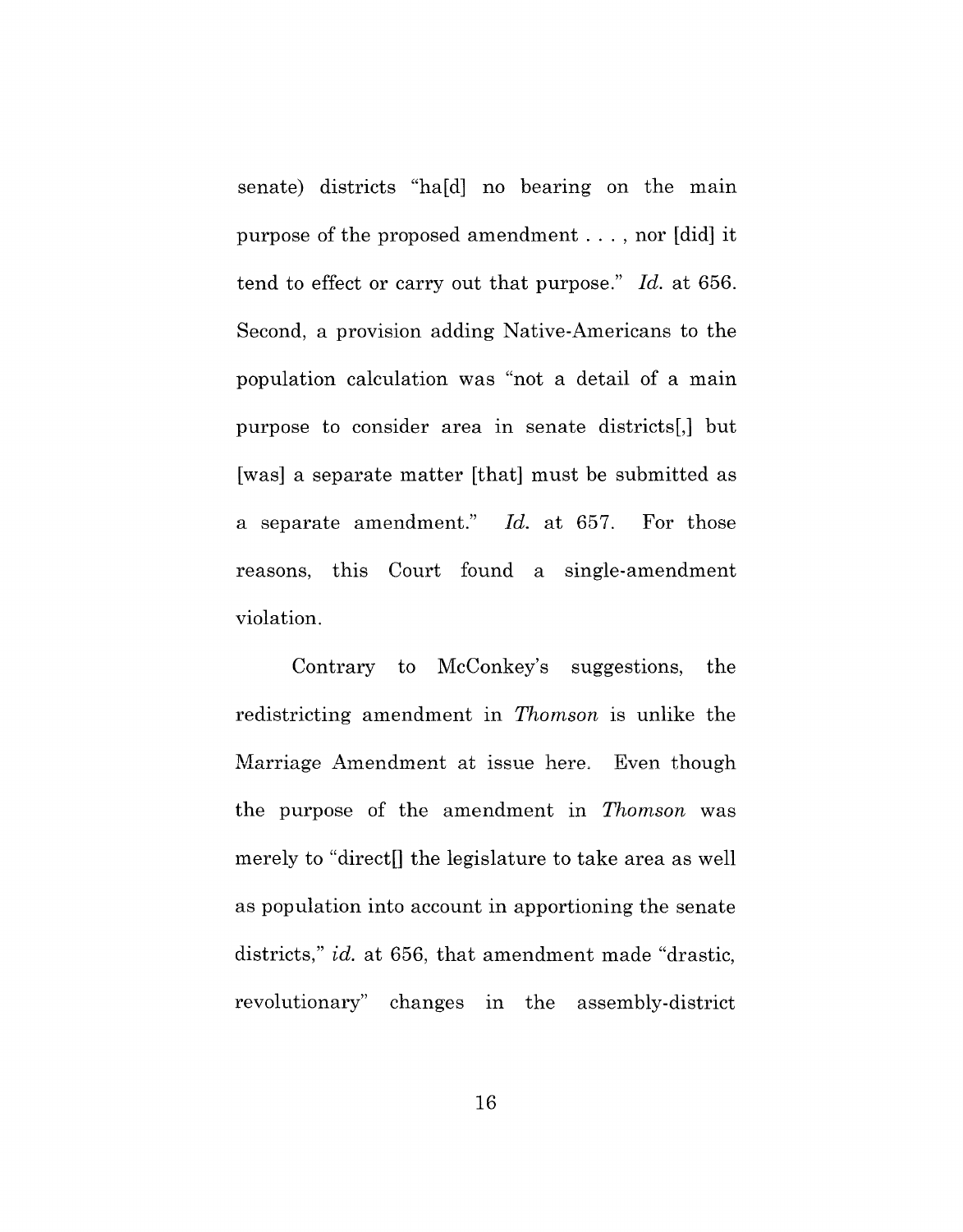boundaries and population computations, id. at 656- 57. Thus, the *Thomson* amendment significantly impacted topics unrelated to its purpose. In contrast, the Marriage Amendment's purpose is to protect the unique institution of marriage. The definitional provision prevents the direct redefining of marriage, and the imitation provision prevents the restructuring of marriage through indirect means. Unlike in *Thomson,* both provisions of the Marriage Amendment further its overall purpose.

In sum, both provisions of the Marriage Amendment relate to the same subject and further the same purpose; thus, they together constitute one amendment whose enactment did not violate Article XII, Section 1.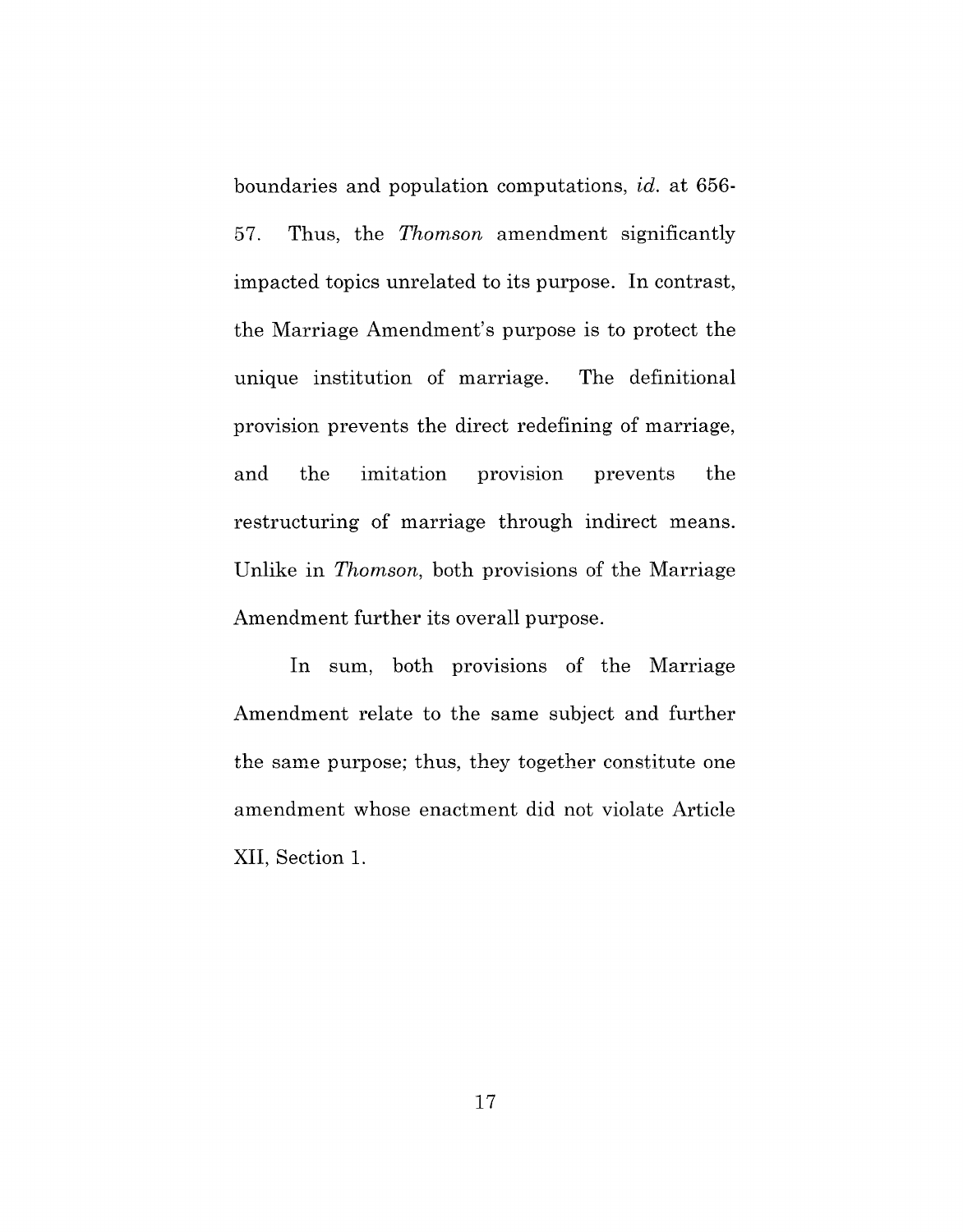# **III. EVERY STATE SUPREME COURT THAT HAS ADDRESSED A SIMILAR SINGLE-AMENDMENT CHALLENGE To A MARRIAGE AMENDMENT HAS REJECTED THAT CLAIM.**

Five state supreme courts have rejected legal challenges similar to the single-amendment challenge raised here. Each court found that the purpose of the challenged marriage amendment was to preserve marriage and its unique status (although each articulated that purpose in slightly different ways). And, most importantly, each court agreed that its state's marriage amendment did not violate singleamendment principles.<sup>2</sup>

<sup>2</sup> A Kentucky trial court also addressed this question in an unpublished decision. *See Wood v. Commonwealth ex rel. Grayson,* No., Civ.A. 04-CI-01537, 2005 WL 1258921, at \*5-8 (Ky. Cir Ct. May 26, 2005). The language of the Kentucky marriage amendment is identical to the Marriage Amendment at issue here" *See* Ky. CONST. § 233A. In rejecting that singleamendment challenge, the Kentucky court concluded:

It cannot be said that the second clause of the amendment pertaining to [a] legal status "identical to or similar to marriage for unmarried individuals" [i.e., the imitation provision] is so foreign that it has no bearing upon a constitutional definition of marriage, Nor can this [c]ourt conclude that the two clauses of the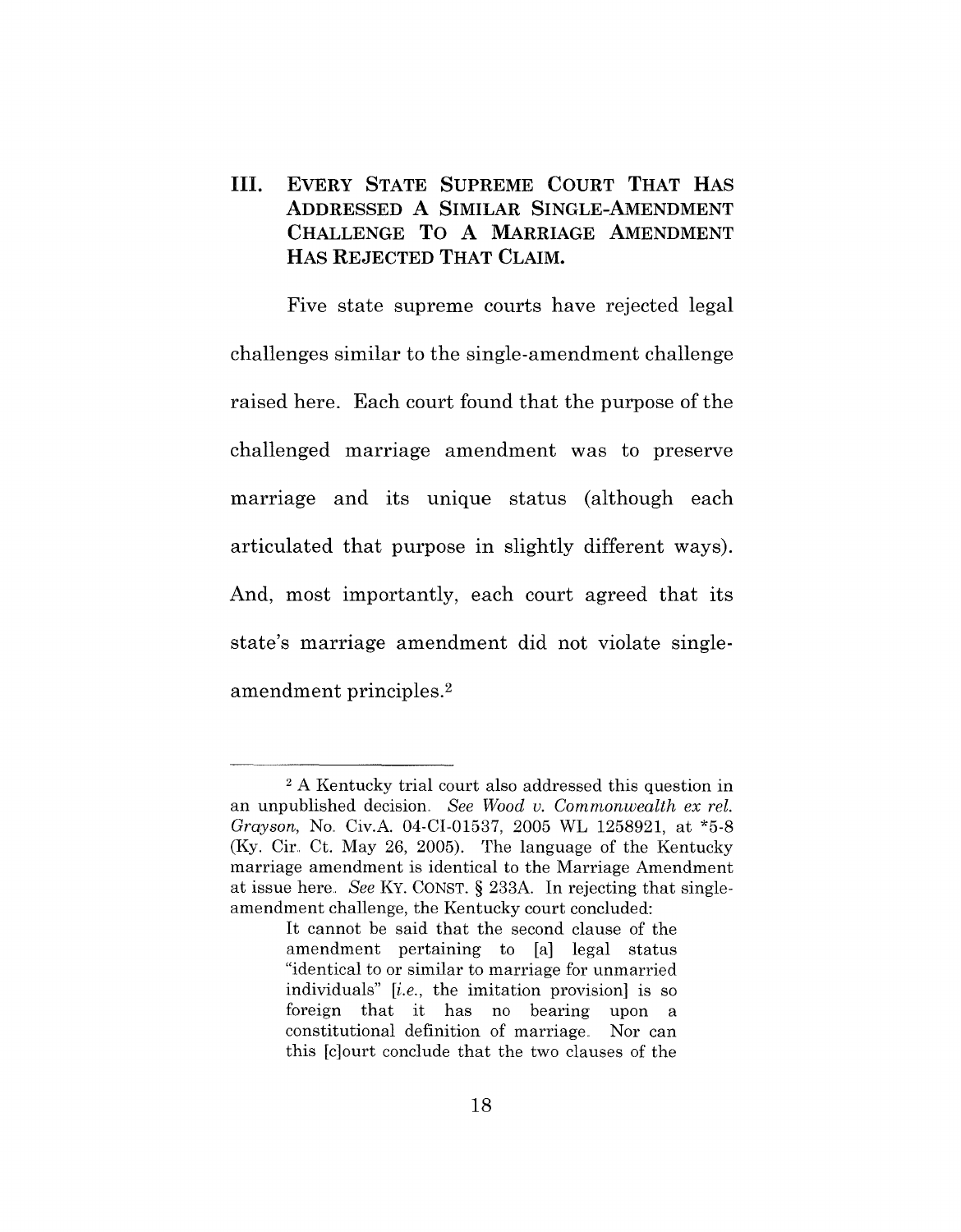The Massachusetts Supreme Judicial Court found that a proposed marriage amendment did not violate the single-amendment rule. *See Albano v. Attorney General,* 769 N.E.2d 1242, 1247 (Mass. 2002). The broadly worded amendment proposed in Massachusetts, which was far more intricate than the Amendment at issue here, contained both a definitional provision and an imitation provision (in addition to many others). *See id.* at 1245 n.4. An amendment does not violate Massachusetts' singleamendment rule "[so] long as the provisions of the [amendment] are related by a common purpose." *Id.* at 1247. The Massachusetts Supreme Judicial Court found that the proposed amendment did not violate the single-amendment rule because all of its

amendment at issue are essentially unrelated to one another.

*Wood,* 2005 WL 1258921, at \*7. Following the *Wood* court's lead, this Court should likewise conclude that the two provisions of the Marriage Amendment are sufficiently related to constitute a single amendment.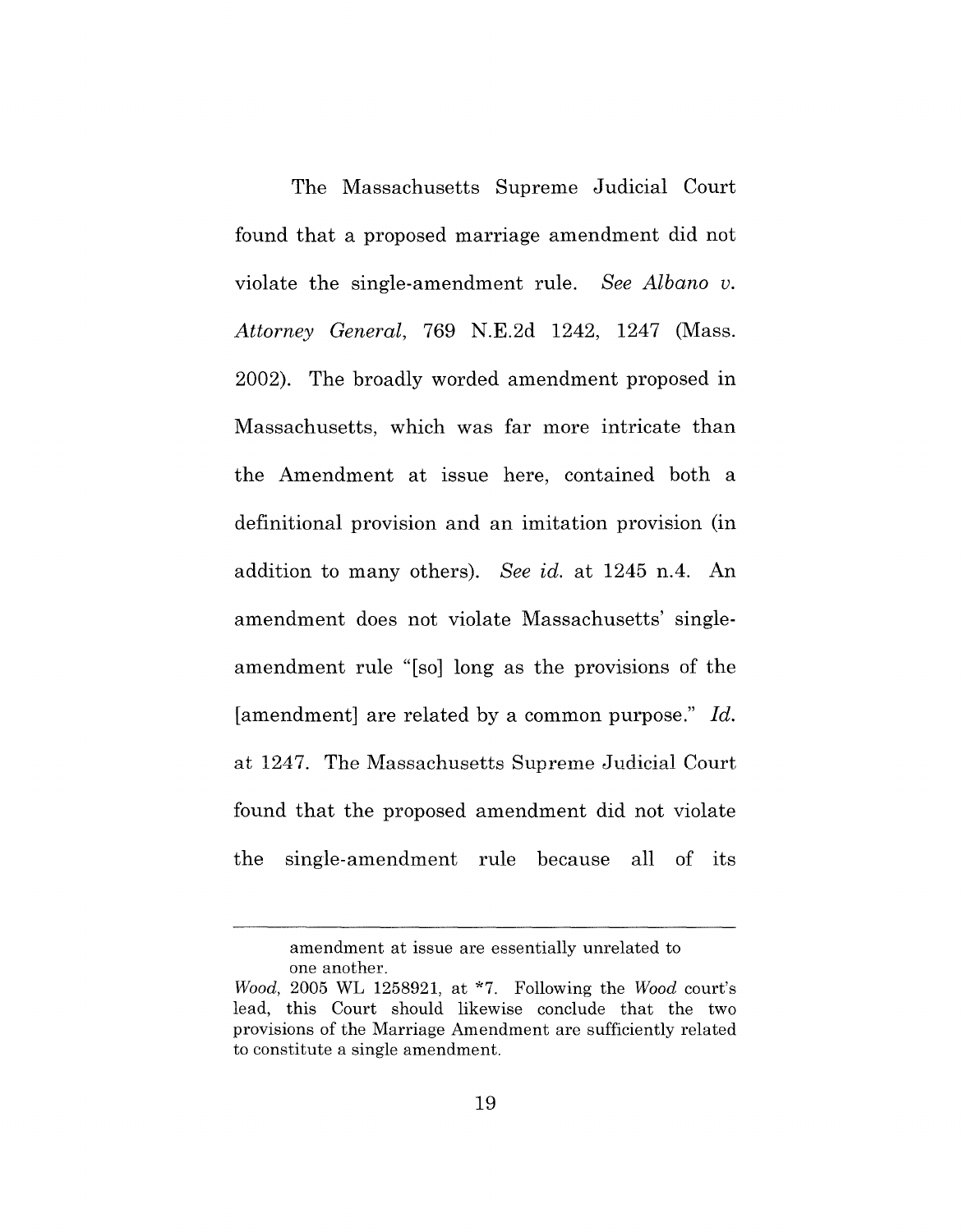provisions "relate[d] to the common purpose of restricting the benefits and incidents of marriage to opposite-sex couples." *Id.* at 1247.

Similarly, the Louisiana Supreme Court held that its state's marriage amendment did not violate the single-amendment rule. *See Forum for Equality PAC v. McKeithen,* 893 So. 2d 715, 729-37 (La. 2005). That state's lengthy amendment includes both a definitional provision and an imitation provision (in addition to a few others). *Id.* at 717. Louisiana law permits multiple provisions to "be submitted as one amendment" so long as all the provisions "may be logically viewed as parts of a single plan." *Id.* at 732. The Louisiana Supreme Court rejected the singleamendment challenge to its marriage amendment because that measure "contain[ed] a single plan to defend [the] civil tradition of marriage" and "each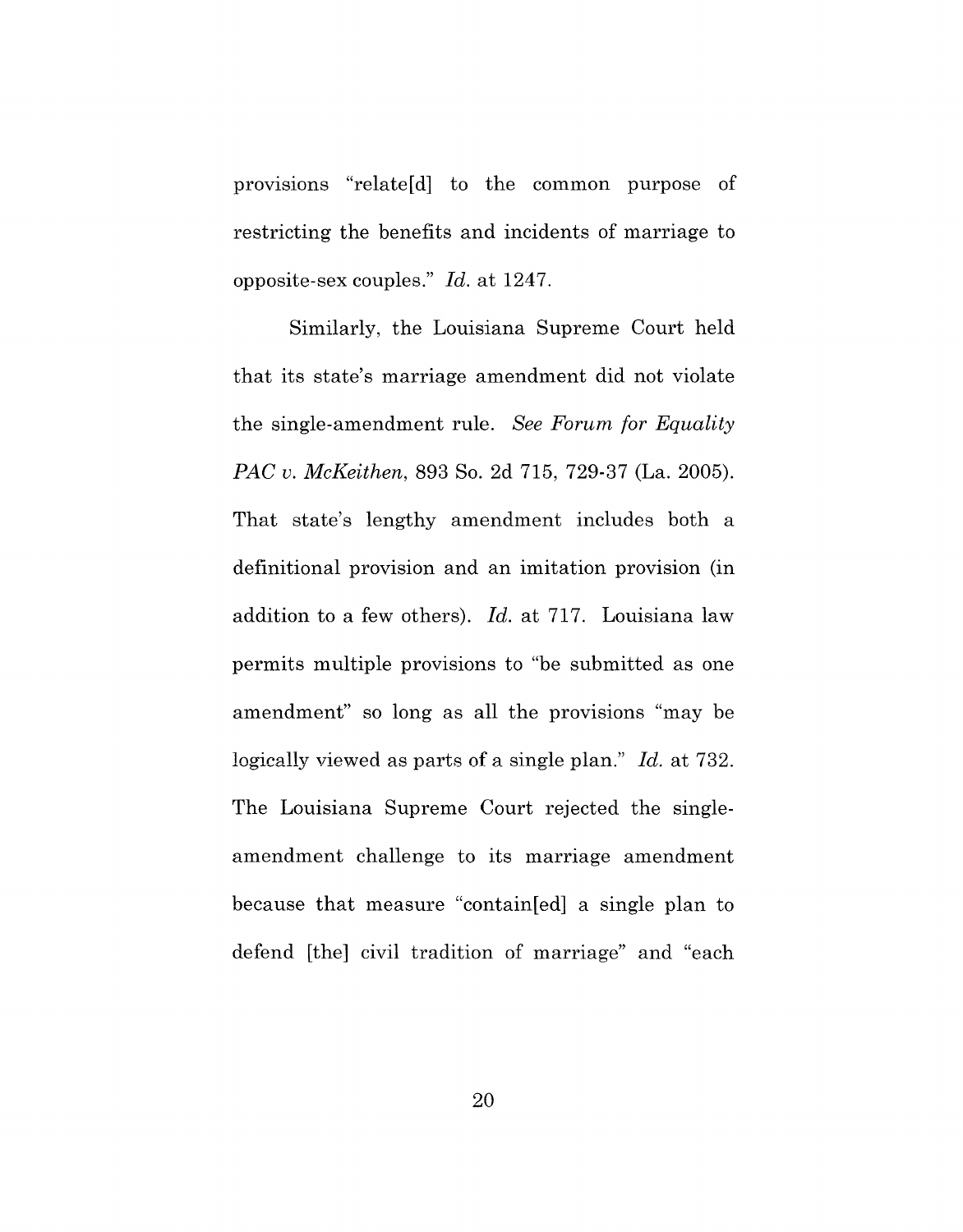provision [therein] constitute[d] an element of [that] plan." *Id.* at 736.

Moreover, the Florida Supreme Court also rejected a single-amendment challenge to its state's proposed marriage amendment. *See Advisory Opinion to the Attorney General re Florida Marriage Protection Amendment,* 926 So. 2d 1229, 1233-35 (Fla. 2006). The proposed Florida amendment contained nearly identical language to that found in the Amendment challenged here. *See id.* at 1232. Florida law allows multiple provisions to be submitted as one amendment so long as they are "logically viewed as having a natural relation and connection as component parts or aspects of a single dominant plan or scheme." *Id.* at 1234. The court determined that the single plan of the proposed marriage amendment was "the restriction of the exclusive rights and obligations traditionally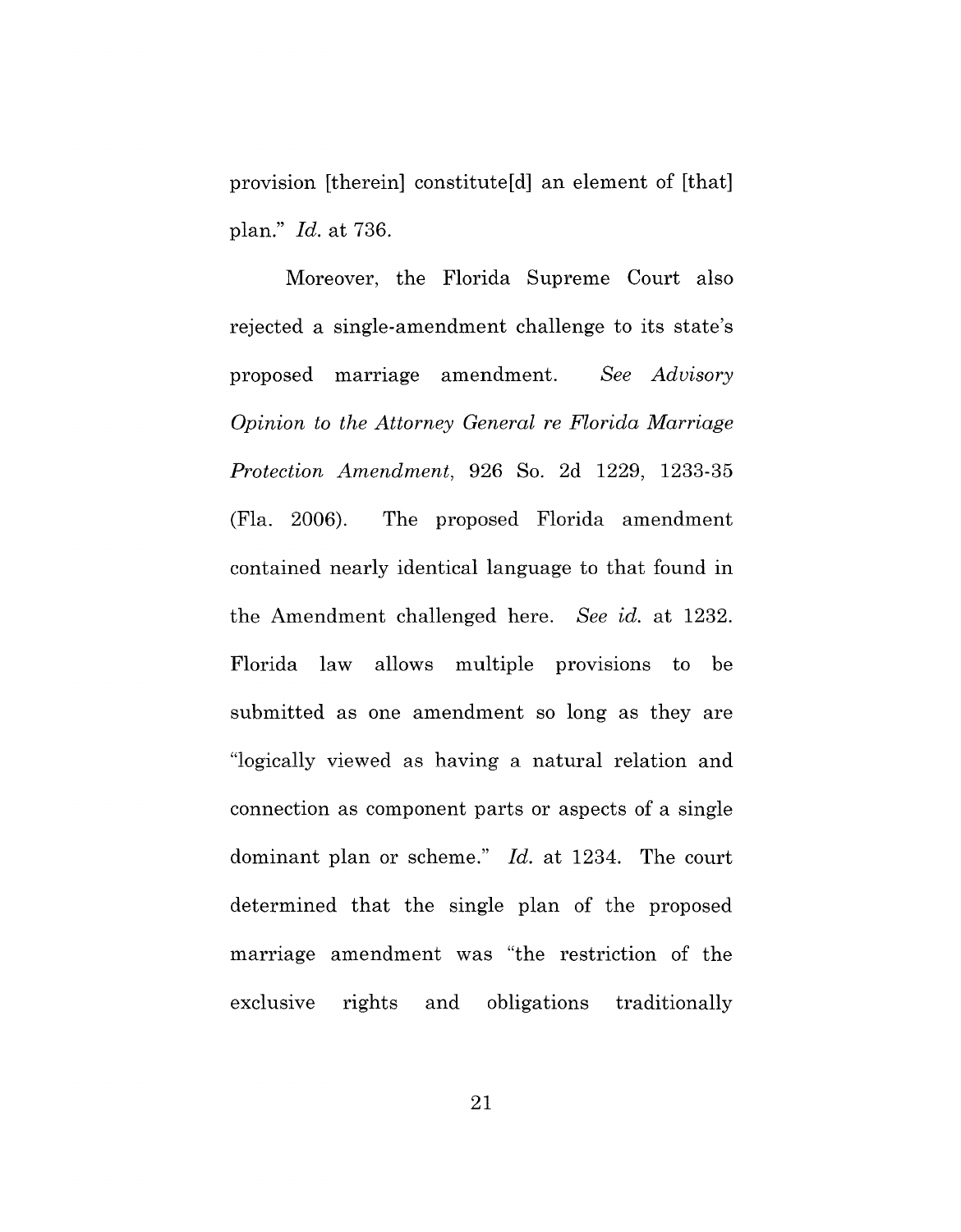associated with marriage to legal unions consisting of one man and one woman as husband and wife." *Id.* (quotations omitted). The court thus held that this common plan satisfied the requirements of the singleamendment rule. *Id.*

The Georgia Supreme Court also rejected a single-amendment challenge to its state's marriage amendment. *See Perdue v.* o*'Kelley,* <sup>632</sup> S.E.2d 110, 113 (Ga. 2006). Georgia's extensive marriage amendment contains both a definitional and imitation provision (in addition to many others). *See* GA. CONST. art. 1,  $\S 4$ ,  $\P 1$ . In that state, "whether ... . a constitutional amendment violates the multiple subject matter rule [depends on] whether all ... parts of the . . . constitutional amendment are germane to the accomplishment of a single objective." *Perdue,* 632 S.E.2d at 112. The Georgia Supreme Court determined that the amendment's purpose was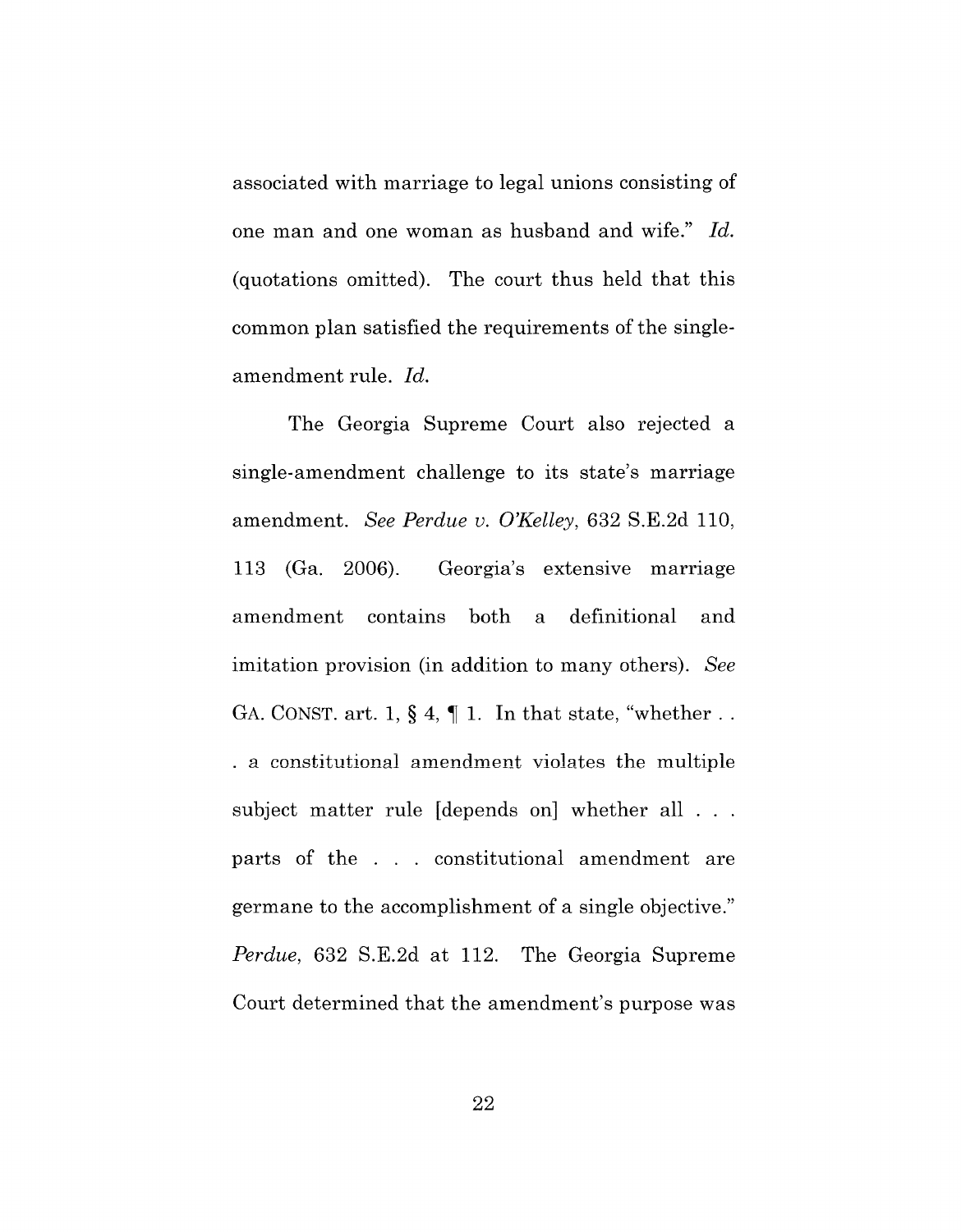to "reserv]e] marriage and its attendant benefits to unions of man and woman," and held that all the provisions were logically related to that purpose and, thus, did not violate the multiple-subject rule. *Id.* at 113.

Furthermore, the Arizona Supreme Court also rejected a single-amendment challenge to a proposed marriage amendment. *See Arizona Together v. Brewer,* 149 P.3d 742, 749 (Az. 2007). The amendment at issue in that case was nearly identical to the Amendment challenged here. *See id.* at 744 n.2. Arizona's single-amendment rule requires that provisions of a proposed amendment be "sufficiently related to a common purpose or principle that the proposal can be said to constitute a consistent and workable whole on the general topic embraced[.]" *Id.* at 745 (quotations and alterations omitted). The Arizona Supreme Court determined that the common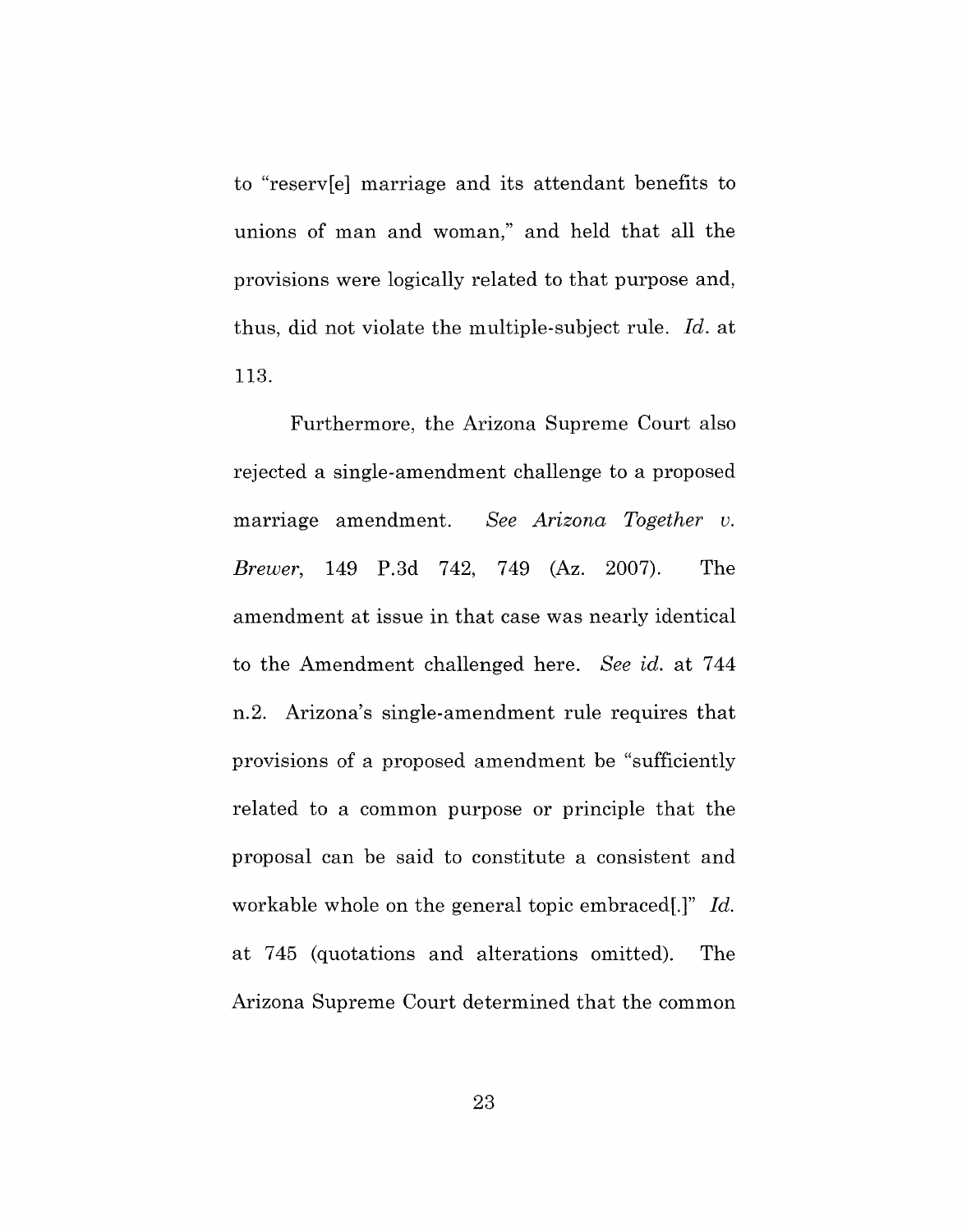purpose of the proposed amendment was "to preserve and protect marriage" and that the provisions related directly to that purpose. *Id.* Thus, the court concluded that the proposed marriage amendment satisfied the single-amendment rule.

# **CONCLUSION**

For the foregoing reasons, the enactment of the Wisconsin Marriage Amendment did not violate the single-amendment requirement in Article XII, Section 1 of the State Constitution.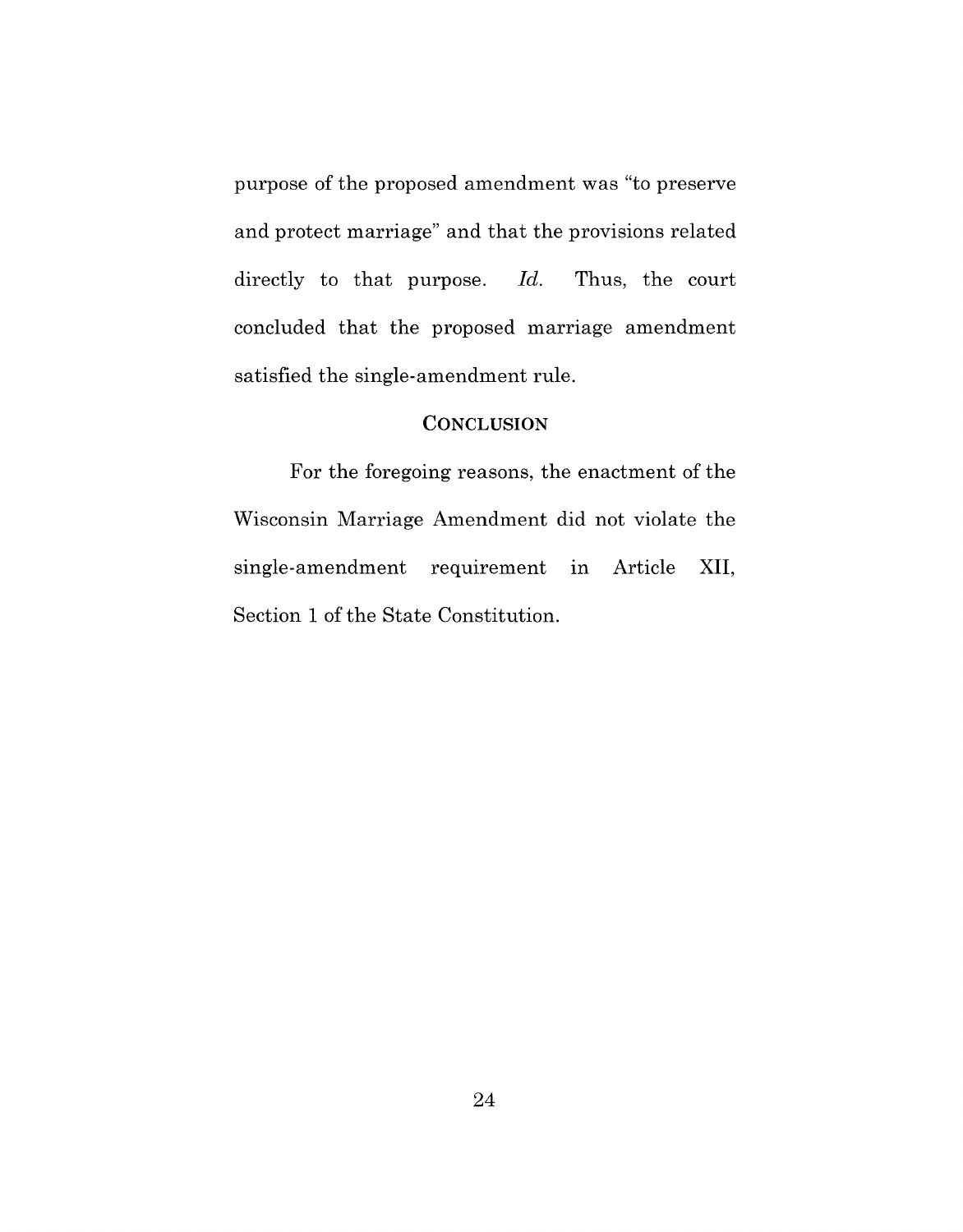Dated this  $22$  day of August, 2009.

Respectfully submitted,

aw 7.42 S

Samuel R. Taylor, Jr. WI State/Bar No.  $1044678$ SAMUEL R. TAYLOR JR., LLC 6501 3rd Avenue 2nd Floor, Suite 11 Kemper Center Kenosha, WI 53143 Tel: (262) 478-7717 Fax: (224) 944-0083

Brian W. Raum\* James A. Campbell\* ALLIANCE DEFENSE FUND 15100 N. 90th Street Scottsdale, AZ 85260 Tel: (480) 444-0020 Fax: (480) 444-0028

\**Pro hac vice* admission pending

Attorneys for Wisconsin *Family Council*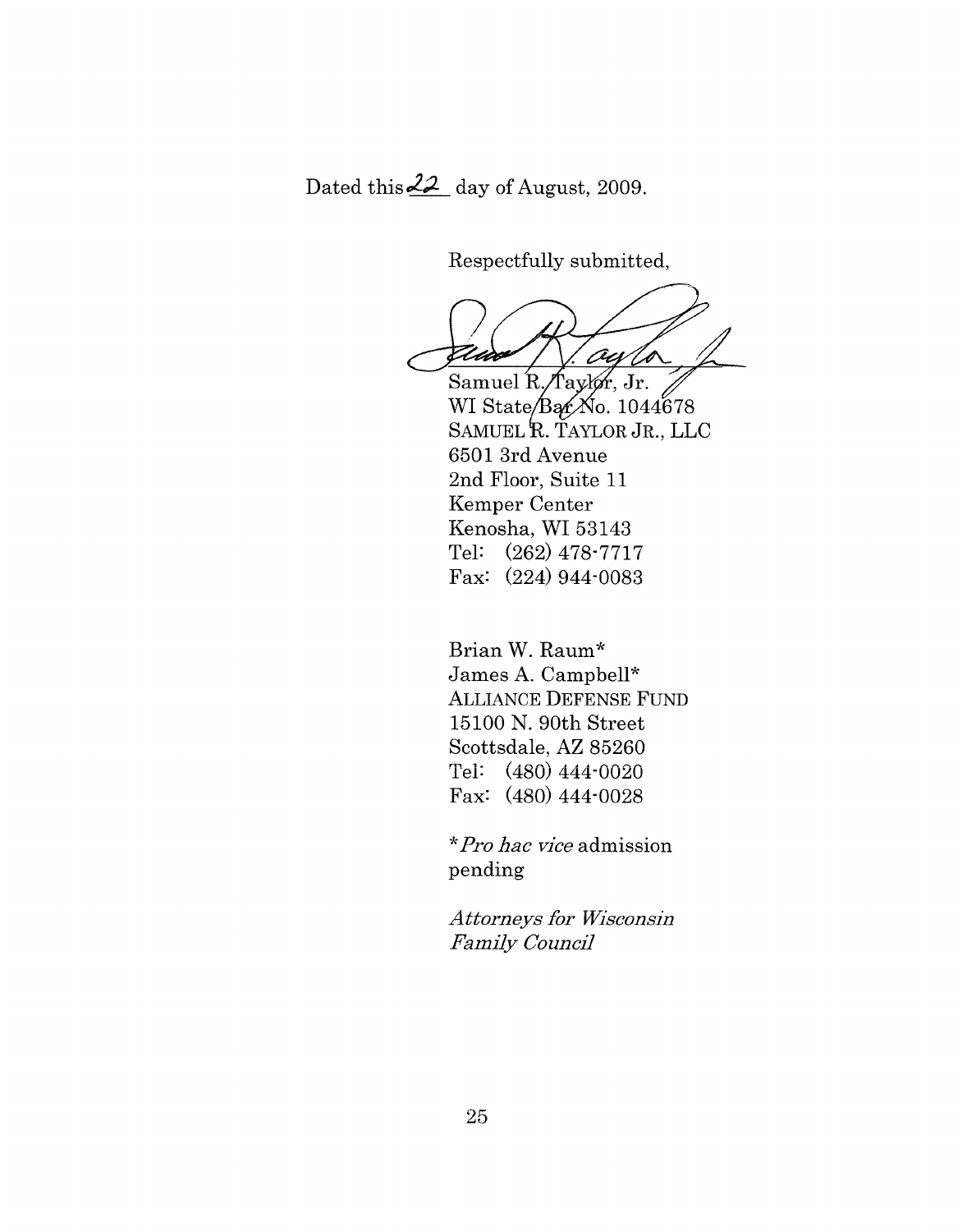# **CERTIFICATION OF BRIEF**

I hereby certify that this brief conforms to the rules contained in Wisconsin Statutes § 809.19(8)(b) and (c) for a brief produced with a proportional serif font. The length of this brief is 2,910 words as calculated by the word·count feature in Microsoft Word.

Teer Samuel R/ «vlor WisBar #  $1/446$